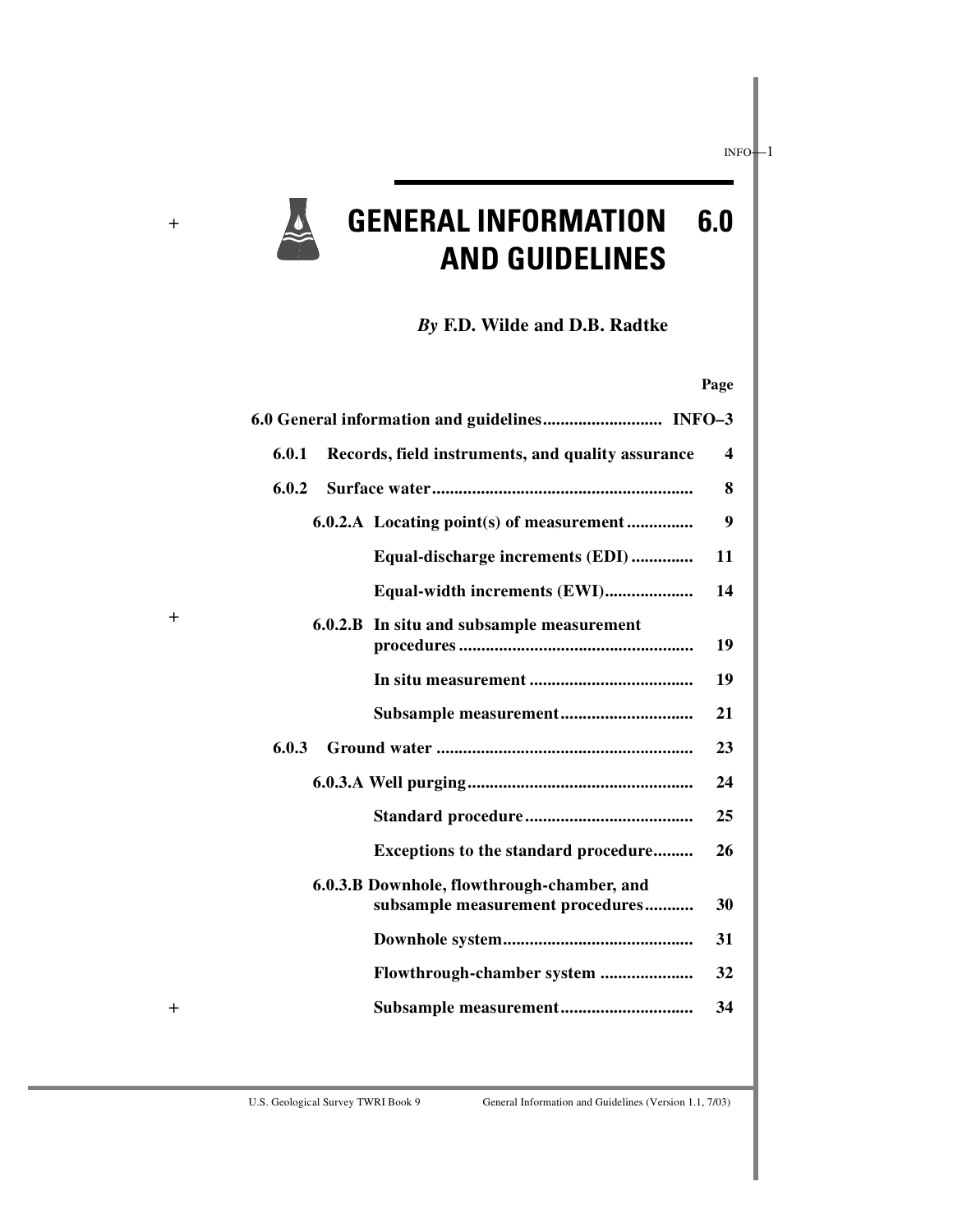#### **Illustrations**

|               | 6.0–1. Flow chart showing in situ field-measurement                                                         | 20 |
|---------------|-------------------------------------------------------------------------------------------------------------|----|
|               | 6.0–2. Flow chart showing subsample field-measurement<br>procedures for conductivity, pH, and alkalinity    | 22 |
|               | 6.0–3. Example of a field form to record well purging                                                       | 29 |
|               | 6.0–4. Flow chart showing field-measurement procedures<br>using downhole and flowthrough-chamber            | 33 |
|               | 6.0–5. Flow chart showing subsample field-measurement<br>procedures for conductivity, pH, and alkalinity of | 35 |
| <b>Tables</b> |                                                                                                             |    |
|               | 6.0–1. Stabilization criteria for recording field measurements                                              | 7  |
|               | 6.0–2. Example of field notes for a discharge-weighted                                                      | 14 |
|               | 6.0–3. Example of field notes for an area-weighted                                                          | 18 |

+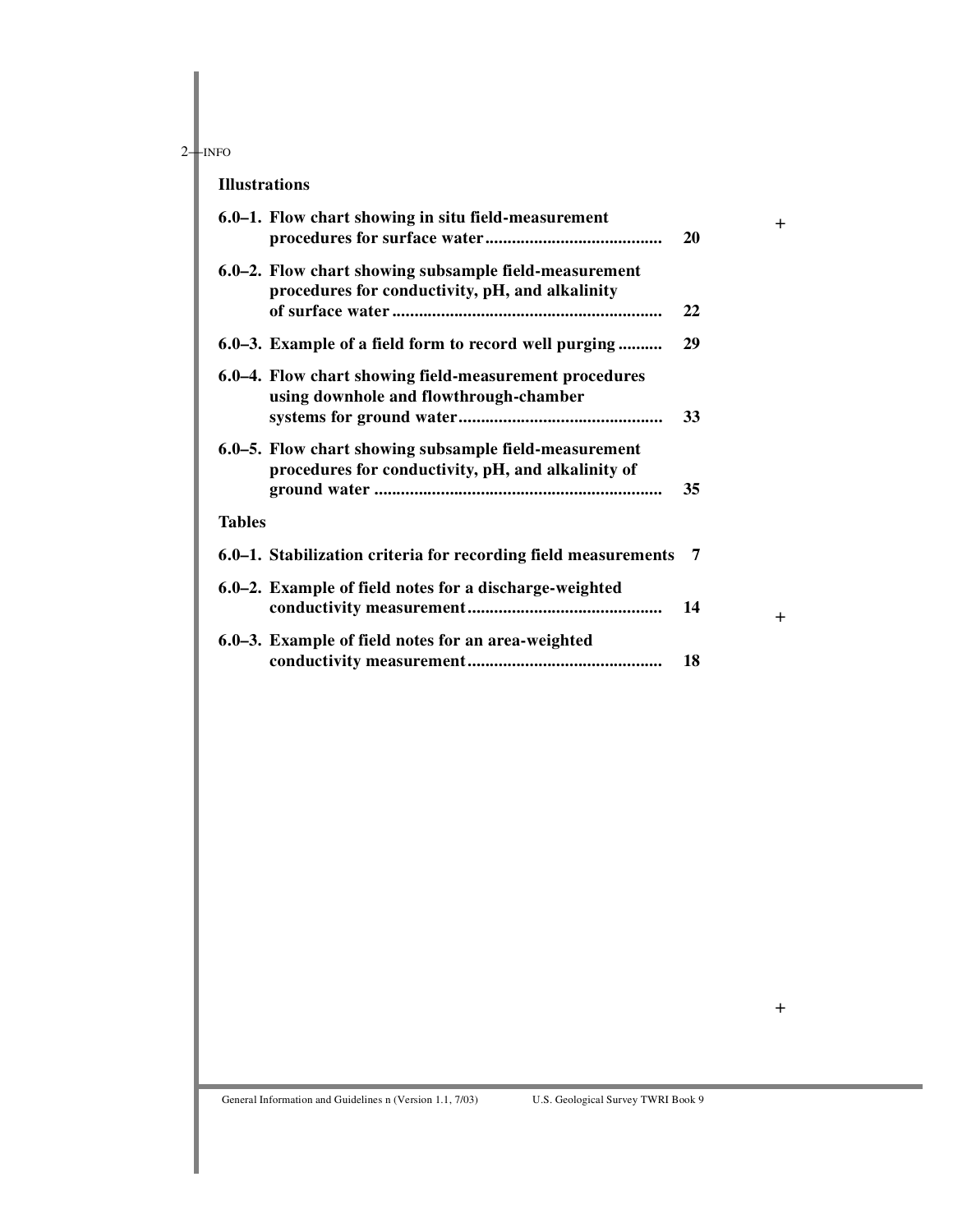# **Chapter A6 FIELD MEASUREMENTS**

# **GENERAL INFORMATION 6.0 AND GUIDELINES**

#### *By* **F.D. Wilde and D.B. Radtke**

+

+

+

This section summarizes information, guidelines, and minimum requirements that generally apply to field measurements for all studies of water quality and the collection of basic data. Another term commonly used for field measurements is field parameters. Guidelines applicable to the individual field measurements are described in detail in the respective sections of this chapter (NFM 6.1 through 6.7). Before proceeding with field work, check each field-measurement section for recommended methods and equipment, detailed descriptions of measurement and quality-control procedures, and guidelines for troubleshooting and data reporting.

> **Field measurements: determinations of physical or chemical properties that are measured onsite, as close as possible in time and space to the media being sampled.**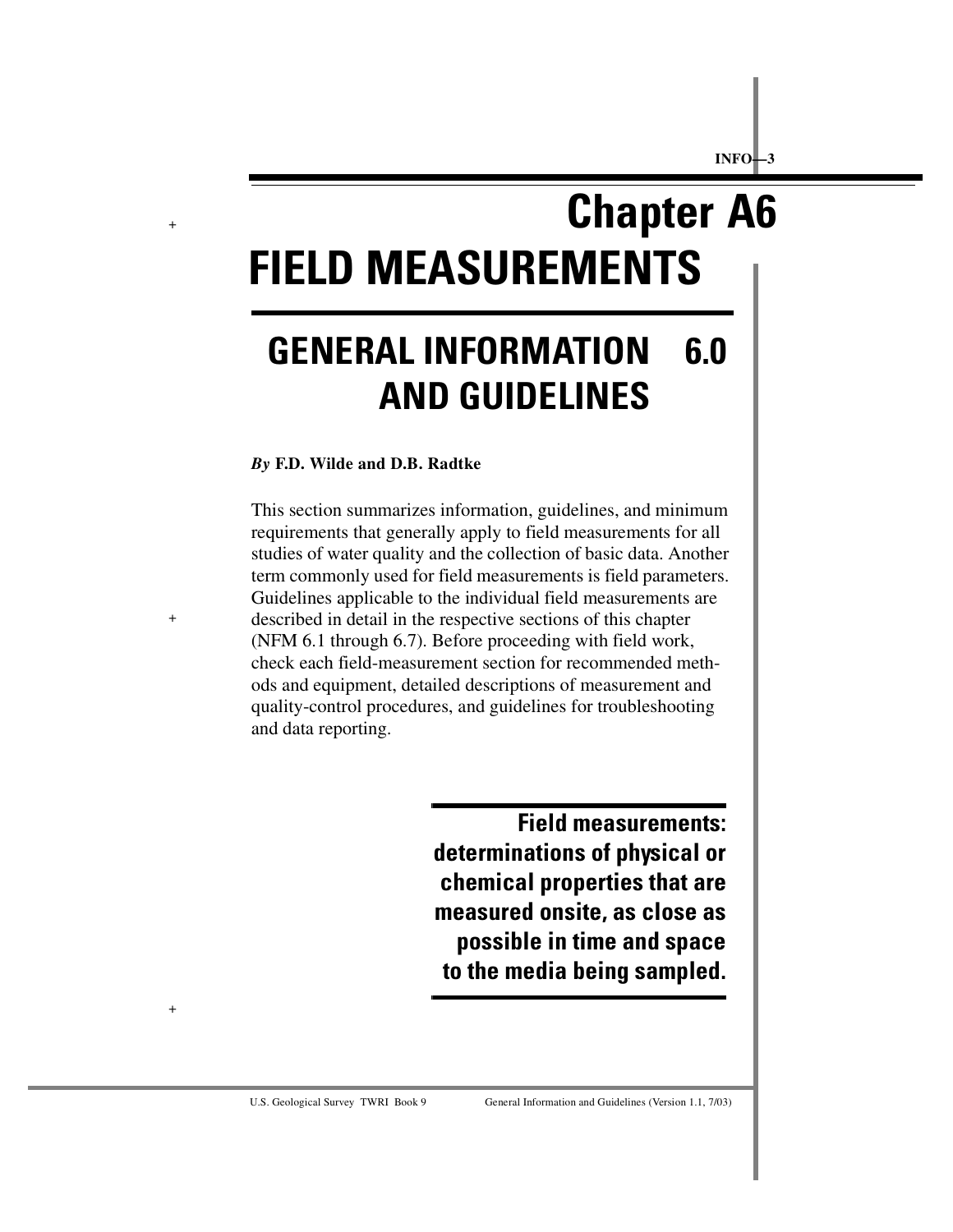# **6.0.1 RECORDS, FIELD INSTRUMENTS, AND QUALITY ASSURANCE**

+

+

+

Field-measurement data and other field information must be recorded, either on paper or electronically, while in the field. "Reported" field measurements are defined as those data that are entered into the National Water Information System (NWIS) data base of the USGS (Maddy and others, 1989) as well as data that are to be published but cannot be stored in NWIS. The conventions used for reporting field-measurement data are described at the end of each field-measurement section.

- ▶ Record field-measurement data, methods and equipment selected, and calibration information on field forms and in instrument log books.
	- Field forms include national or study-customized field forms and analytical services request forms; other forms and records (for example, chain-of-custody records) may be required for the study.
	- Instrument log books for each field instrument are required to document calibrations and maintenance.
- Records are maintained for each uniquely identified sampling location.

Field personnel must be familiar with the instructions provided by equipment manufacturers. This manual provides only generic guidelines for equipment use and maintenance or focuses on a particular instrument or instruments that currently are in common use in the USGS; there is a large variety of available field instruments and field instruments are being continuously updated or replaced using newer technology. Field personnel are encouraged to contact equipment manufacturers for answers to technical questions. Refer questions regarding equipment and supplies obtained from the USGS-WRD Quality of Water Service Unit (QWSU) in Ocala, Fla., the National Water Quality Laboratory (NWQL) in Arvada, Colo., or the Hydrologic Instrumentation Facility (HIF) at Stennis Space Center, Miss., to the respective facility. Information on instrument systems that have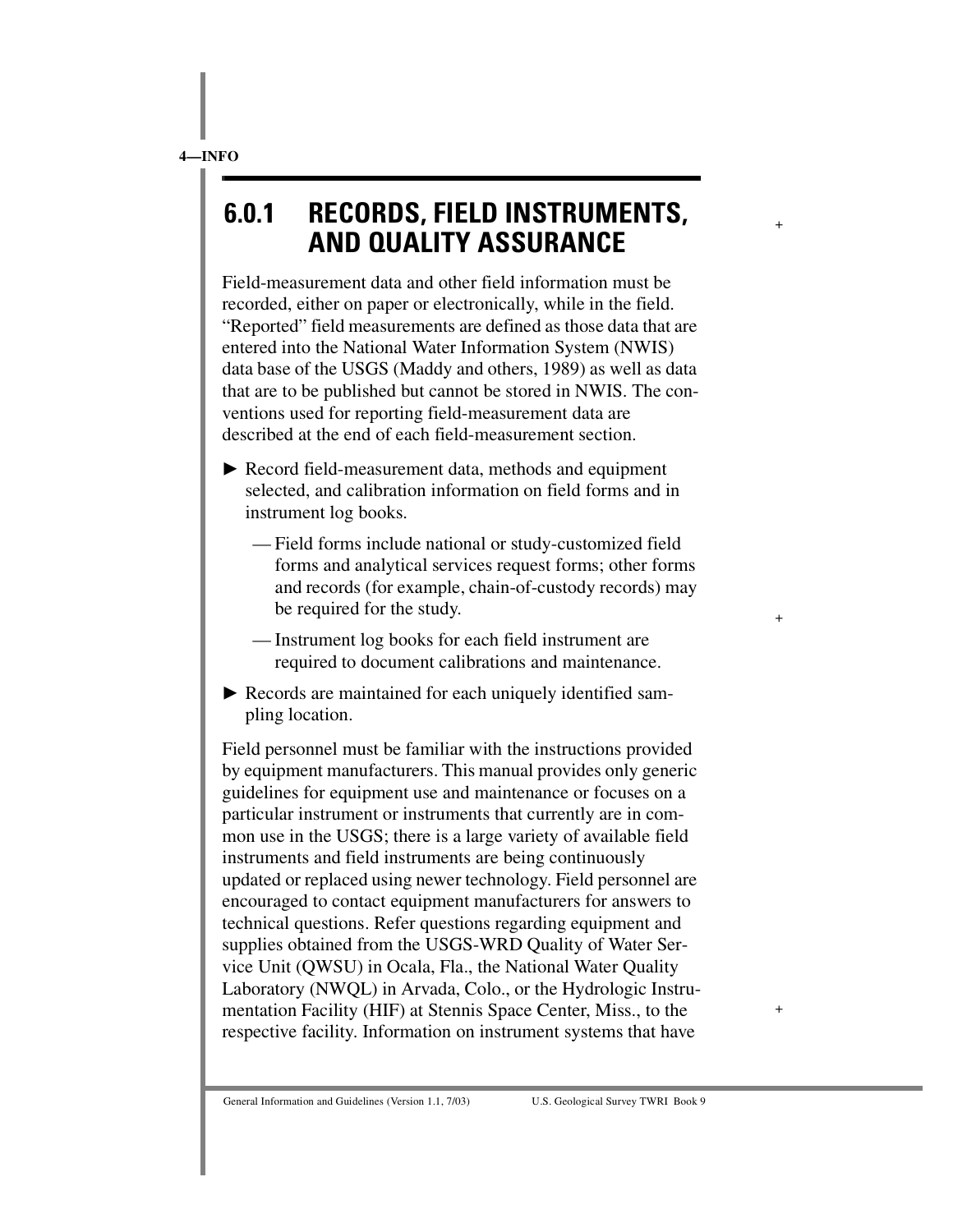been tested and compared for accuracy and precision by HIF is found in the following issues of *Instrument News*, a publication of the HIF: 1991, for Hydrolab H2O™; 1992 and 1993, for pH; 1992, for conductivity; 1993, for dissolved oxygen; and 1994, for temperature, turbidity, and the YSI 3800™.

+

+

+

**Field measurements should represent, as closely as possible, the natural condition of the surface-water or ground-water system at the time of sampling.** Field teams must determine if the instruments and method to be used will produce data of the type and quality required to fulfill study needs as well as USGS requirements. Experience and knowledge of field conditions often are indispensable for determining the most accurate fieldmeasurement value. To ensure the quality of the data collected:

- $\blacktriangleright$  Calibration is required at the field site for most instruments. **Make field measurements only with calibrated instruments.**
- Each field instrument must have a permanent log book for recording calibrations and repairs. Review the log book before leaving for the field.
- $\triangleright$  Test each instrument (meters and sensors) before leaving for the field. Practice your measurement technique if the instrument or measurement is new to you.
- Have backup instruments readily available and in good working condition.

**Quality-assurance protocols are mandatory for every datacollection effort of the USGS, and include practicing good field procedures and implementing quality-control checks.** Make field measurements in a manner that minimizes artifacts that can bias the result. Check field-measurement precision and accuracy (variability and bias).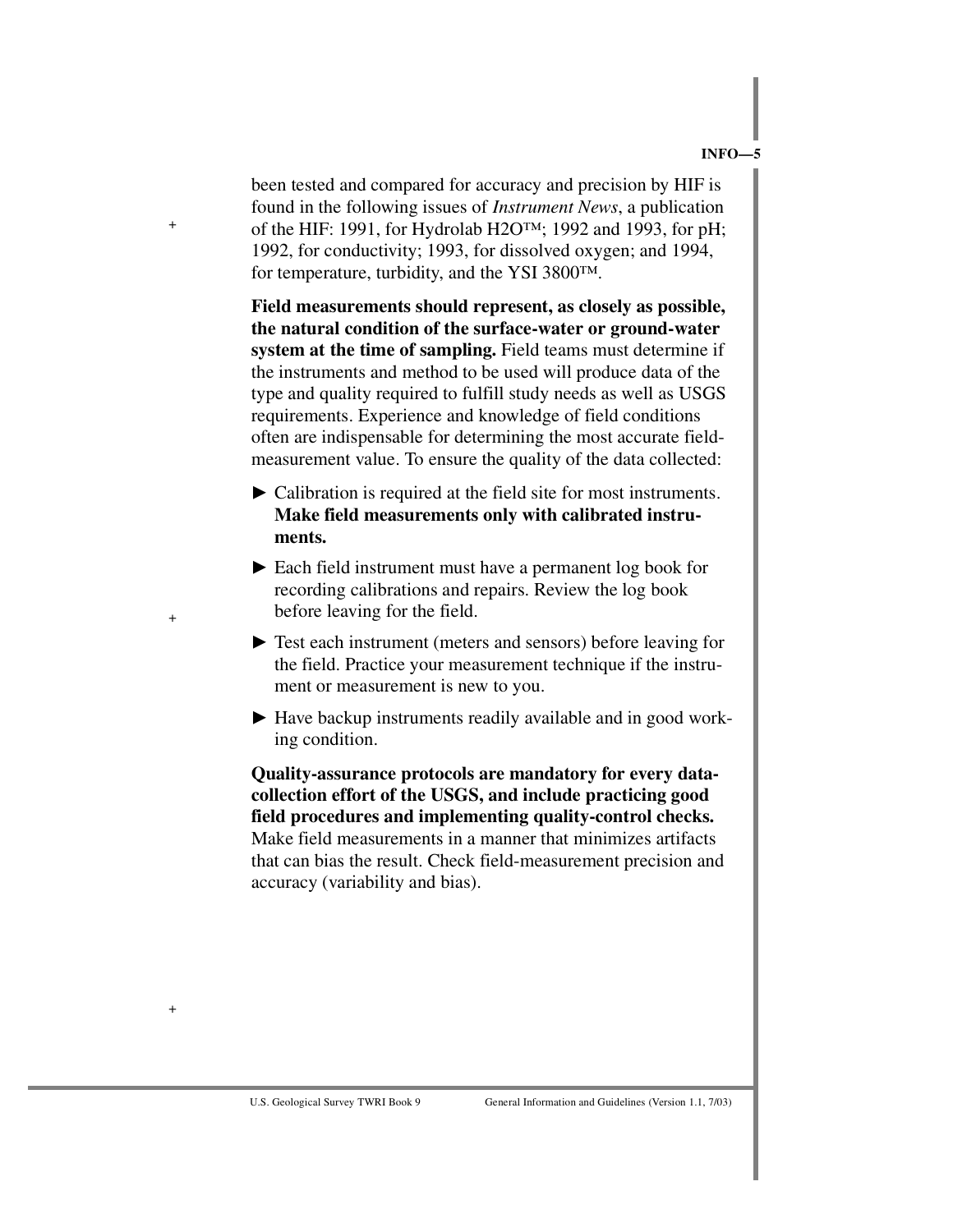▶ **Requirement:** By using reference samples, document your ability to make an accurate measurement. **Field personnel, including non-USGS employees that collect field-measurement data entered into the NWIS, are required to participate in the National Field Quality Assurance (NFQA) Program (Stanley and others, 1992).** Field teams also are encouraged to verify accuracy of their measurements at least quarterly against reference samples obtained from QWSU.

+

+

+

### *S* RULE OF THUMB:

**For measurements made on subsamples, such as alkalinity, check precision in the field every tenth sample by repeating the measurement three times using separate sample aliquots from the same sample volume.**

- **Standard procedure:** Before making field measurements, sensors must be allowed to equilibrate to the temperature of the water being monitored. Sensors have equilibrated adequately when instrument readings have "stabilized," that is, when the variability among measurements does not exceed an established criterion. **The criteria for stabilized field readings are defined operationally in table 6.0–1, for a set of three or more sequential measurements.** The natural variability inherent in surface water or ground water at the time of sampling generally falls within these stability criteria and reflects the accuracy that should be attainable with a calibrated instrument.
	- **For surface water:** Allow at least 60 seconds (or follow the manufacturer's guidelines) for sensors to equilibrate with sample water. Take instrument readings until the stabilization criteria in table 6.0–1 are met. Record the median of the final three or more readings as the value to be reported for that measurement point (see 6.0.2).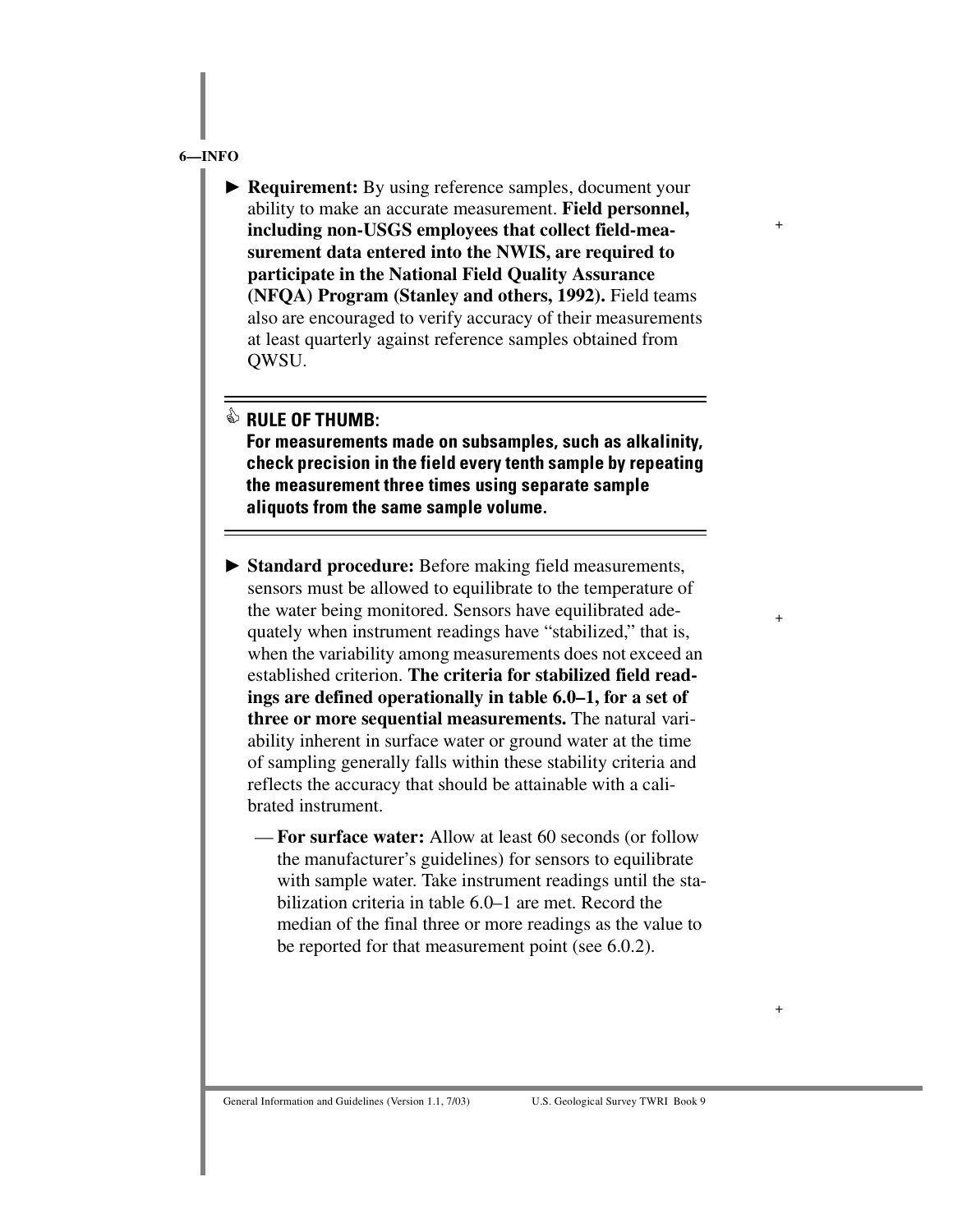- **For ground water:** Start recording measurements after sensors have equilibrated with purge water. Take instrument readings until the stabilization criteria in table 6.0–1 are met and the required number of well volumes of ground water have been purged. Record the median of the final five or more readings as the value to be reported for that site (see 6.0.3).
- **For sites at which variability exceeds the criteria of table 6.0–1:** Allow the instrument a longer equilibration time and record more measurements. To determine the value to be reported for that measurement point or well, either use the median of the final five or more measurements recorded, or apply knowledge of the site and professional judgment to select the most representative of the final readings.

**Table 6.0–1.** Stabilization criteria for recording field measurements [ $\pm$ , plus or minus value shown; °C, degrees Celsius;  $\leq$ , less than or equal to value shown; µS/cm, microsiemens per centimeter at 25°C; >, greater than value shown; unit, standard pH unit; mg/L, milligram per liter; NTU, nephelometric turbidity unit]

| Standard direct field measurement                                                                                          | <b>Stablization criteria for measure-</b><br>ments (variability should be within<br>the value shown) |  |  |  |  |
|----------------------------------------------------------------------------------------------------------------------------|------------------------------------------------------------------------------------------------------|--|--|--|--|
| Temperature:<br>Thermistor thermometer<br>Liquid-in-glass thermometer                                                      | $\pm 0.2$ °C<br>$\pm 0.5$ °C                                                                         |  |  |  |  |
| Conductivity:<br>when $\leq 100 \mu$ S/cm<br>when $> 100 \mu$ S/cm                                                         | $\pm$ 5 percent<br>$± 3$ percent                                                                     |  |  |  |  |
| pH:<br>Meter displays to 0.01                                                                                              | $\pm$ 0.1 unit                                                                                       |  |  |  |  |
| Dissolved oxygen:<br>Amperometric method                                                                                   | $\pm$ 0.3 mg/L                                                                                       |  |  |  |  |
| Turbidity:<br>Turbidimetric method, in NTU                                                                                 | $\pm 10$ percent                                                                                     |  |  |  |  |
| $1 - i$<br>the contract of the contract of the contract of the contract of the contract of the contract of the contract of |                                                                                                      |  |  |  |  |

 $^1$ Eh is not considered to be a routine or direct field measurement (see NFM 6.5). Alkalinity and acid neutralizing capacity require a titration procedure and, thus, are not direct measuments.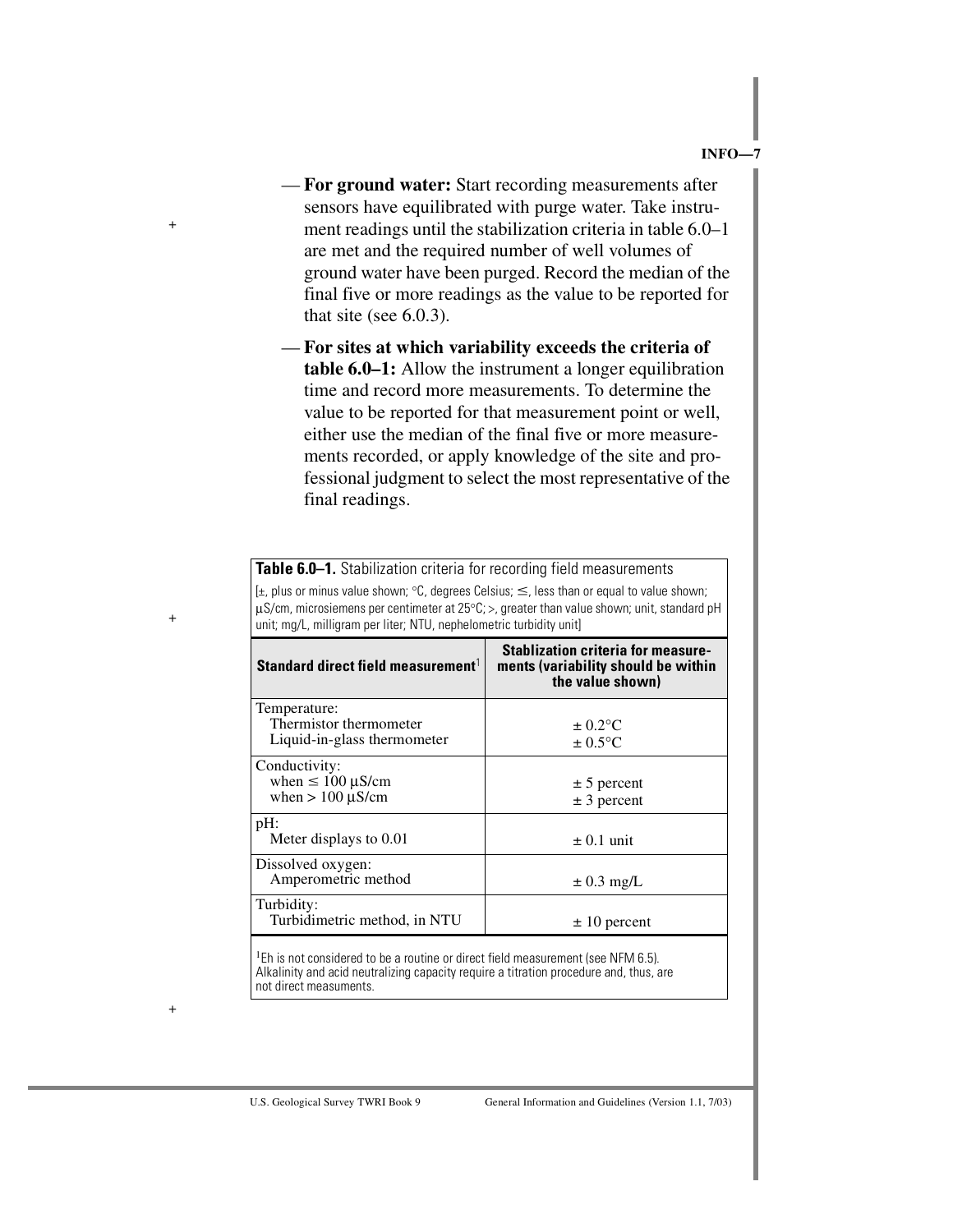# **6.0.2 SURFACE WATER**

Field measurements must accurately represent the body of surface water or that part of the water body being studied. Field teams need to select a method to locate the point(s) of measurement (6.0.2.A) and the method(s) to be used to make the field measurements (6.0.2.B).

+

+

+

Normally, the point(s) at which field measurements are made correspond to the location(s) at which samples are collected. Standard USGS procedures for locating points of sample collection for surface-water sampling are detailed in Chapter A4 (NFM 4) of this *National Field Manual* and in Edwards and Glysson (1999).

**Properties such as temperature, dissolved-oxygen concentration, and Eh must be measured directly in the water body (in situ).** Other properties such as pH, conductivity, and turbidity often are measured in situ, but also may be measured in a subsample of a composited sample collected using dischargeweighted methods. Because determinations of alkalinity or acidneutralizing capacity (alkalinity/ANC) cannot be made in situ, a discrete sample must be collected or subsampled from a composite.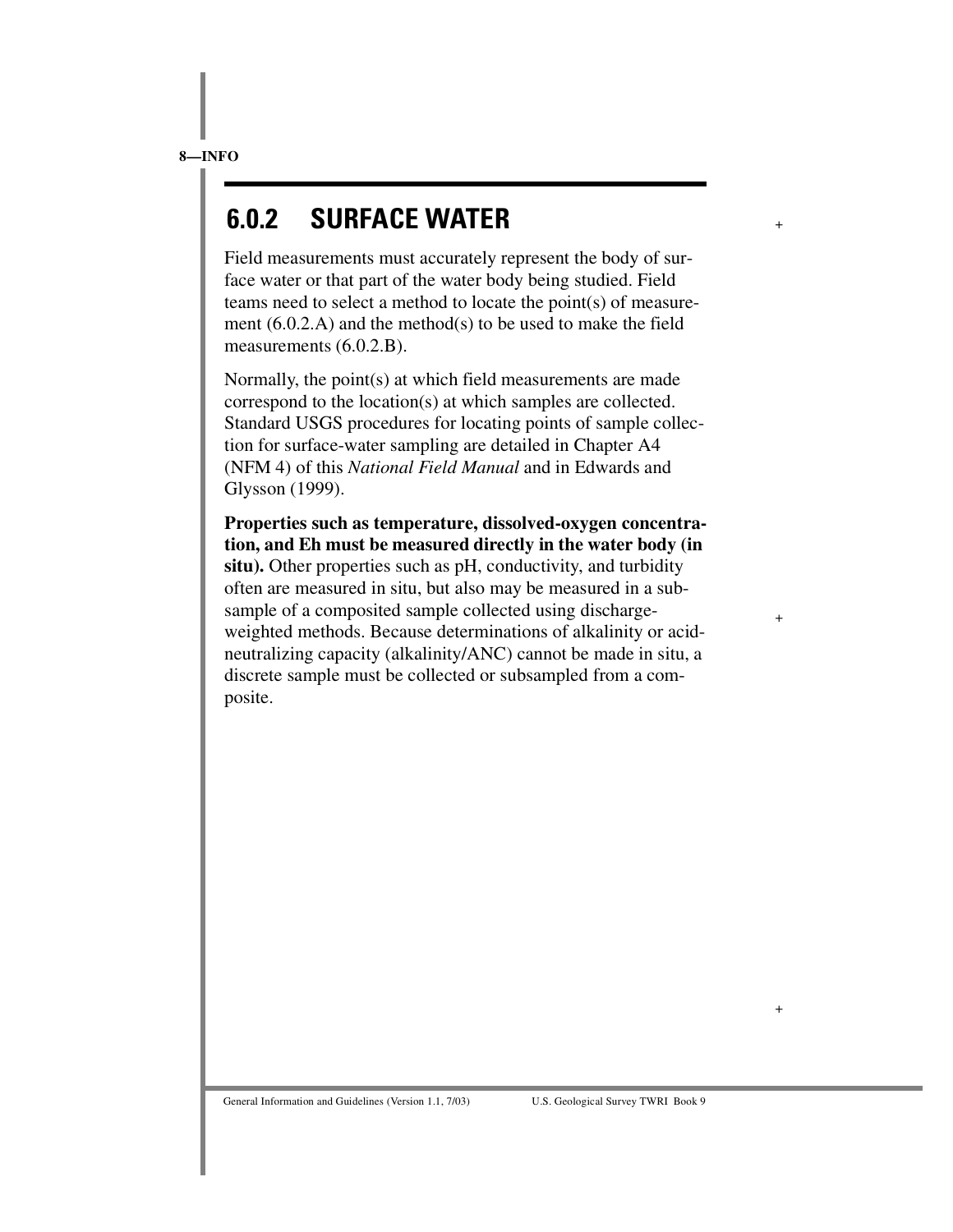## **LOCATING POINT(S) OF MEASUREMENT 6.0.2.A**

The method selected to locate the point(s) of measurement usually differs for still water and flowing water. If the water system is well-mixed and its chemistry is relatively uniform, a single sample could be sufficient to represent the water body. Often, however, multiple points of measurement are needed to determine a representative set of field-measurement values.

 $\blacktriangleright$  Still water

+

+

+

— Still-water conditions are found in storage pools, lakes, and reservoirs. Field measurements usually are made in situ at multiple locations and depths. Alternatively, pH, conductivity, and turbidity can be measured in a discrete sample or subsample (see 6.0.2.B). Measurement of alkalinity/ANC must be in a discrete sample. The location, number, and distribution of measurement points are selected according to study objectives.

- Measurements made at discrete depths through the vertical water column must not be averaged or reported as a median value that represents the entire vertical.
- Report the value selected to represent each point measured in the vertical as individual stations or distinguish measurements in that vertical by assigning a unique time to each measurement.
- $\blacktriangleright$  Flowing water
	- Flowing water conditions are found in perennial and ephemeral streams. The location and the number of field measurements depend on study objectives (see Technical Note, below). Generally, a single set of field-measurement data is used to represent an entire stream cross section at a sampling site and can be useful when calculating chemical loads.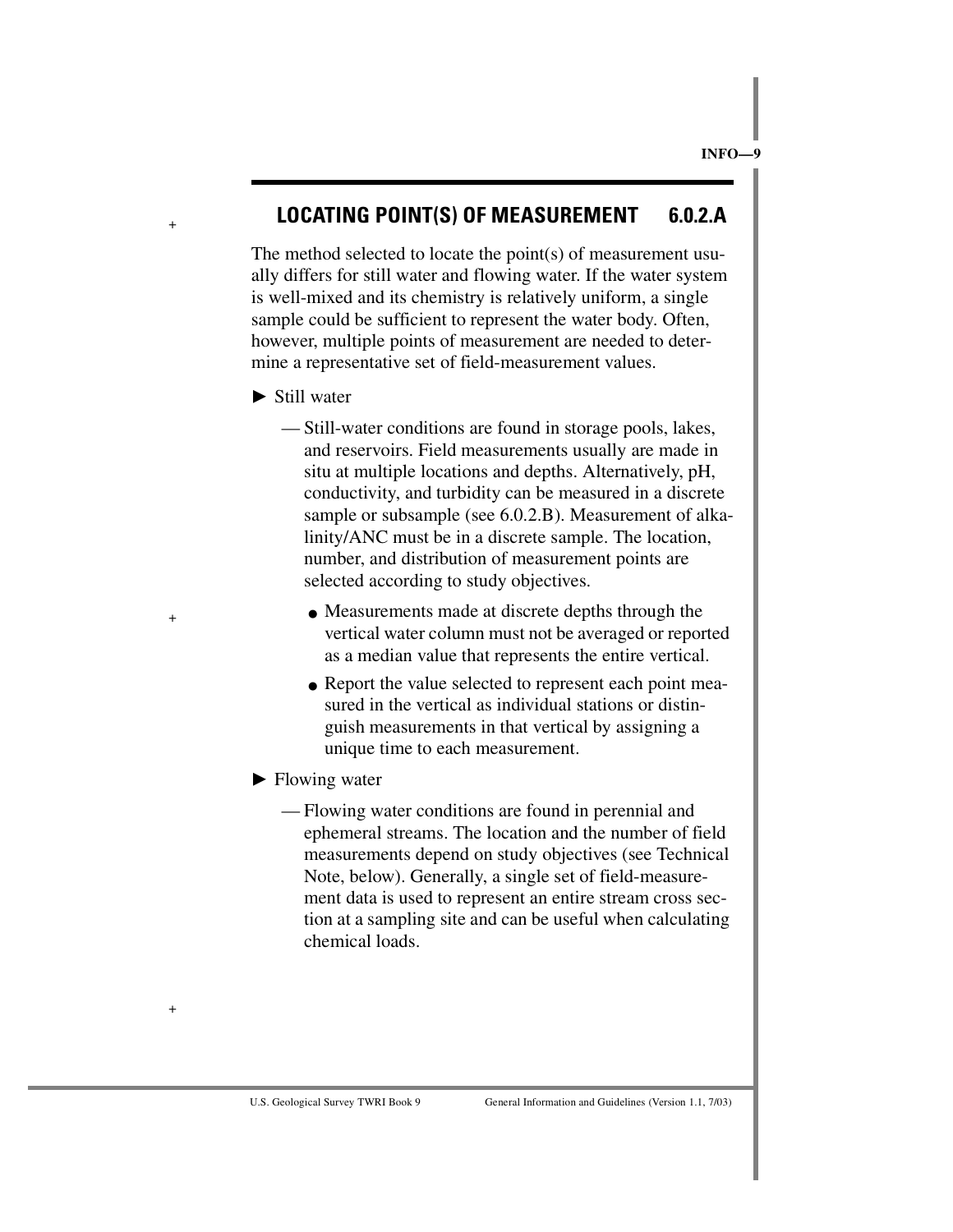— To obtain data representative of the section, the variability of discharge and field measurements across the stream must be known. This information is used to determine if the equal-discharge-increment (EDI) or equal-widthincrement (EWI) method of locating field-measurement points should be used.

+

+

+

#### *To locate measurement points:*

- 1. Check the cross-sectional profile data of the stream site to determine the variability of discharge per unit width of the stream and of field-measurement values across the section.
	- Make individual measurements at a number of equallyspaced verticals along the cross section and at multiple depths within each vertical; or, consult previous records for the site.
	- Make in situ  $(6.0.2.B)$  field measurements for the profile.
	- Field-measurement profiles of stream variability are needed for low- and high-flow conditions and should be verified at least every 2 years or as study objectives dictate.
- 2. Select the EDI or EWI method to locate points of measurement (refer to NFM 4 or Edwards and Glysson (1999) to select and execute the appropriate method).
	- If stream depth and velocities along the cross section are relatively uniform, use the EWI method.
	- If stream depth and velocities along the cross section are highly variable, use the EDI method.
	- In a small and well-mixed stream, a single point at the centroid of flow may be used to represent the cross section. The centroid of flow is defined as the point in the increment at which discharge in that increment is equal on both sides of the point.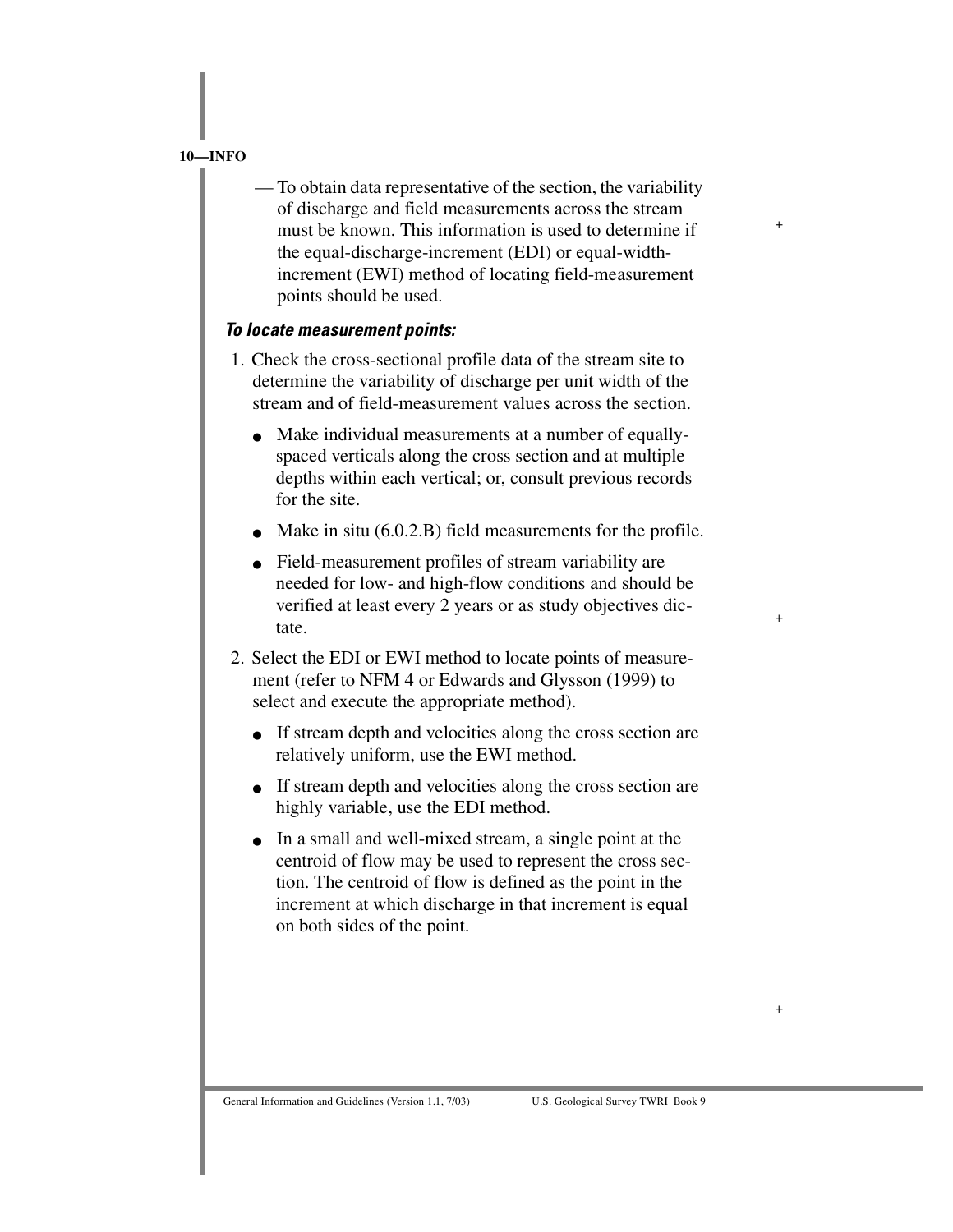**TECHNICAL NOTE:** Standard USGS procedure is to use either the equal-discharge increment or equal-width increment method for locating measurement points to ensure that chemical loads can be calculated. Different study objectives could dictate different methods for locating the measurement point(s). For example, field measurements designed to correlate water chemistry with benthic invertebrates may require measurements on one or more grab samples that represent populated sections of the stream channel.

## **Equal-Discharge Increments (EDI)**

The stream cross section is divided into increments of equal discharge. Field measurements can be made in situ at the centroid of each increment or by collecting an isokinetic depth-integrated sample at the centroid of each increment and determining the value either of each sample or of a composite of the samples. These methods result in data that are discharge-weighted (Edwards and Glysson, 1999).

- Knowledge of streamflow distribution in the cross section is required to select verticals at which measurements will be made or subsamples collected. Streamflow distribution can be based on long-term discharge record for the site or on a discharge measurement made just prior to sample collection.
- $\blacktriangleright$  If the stream is well-mixed with relatively uniform discharge, the EDI can consist of a single vertical at the centroid of flow.

+

+

+

 **RULE OF THUMB: Divide the stream into a minimum of four increments. More increments could be needed for a stream site that is poorly mixed.**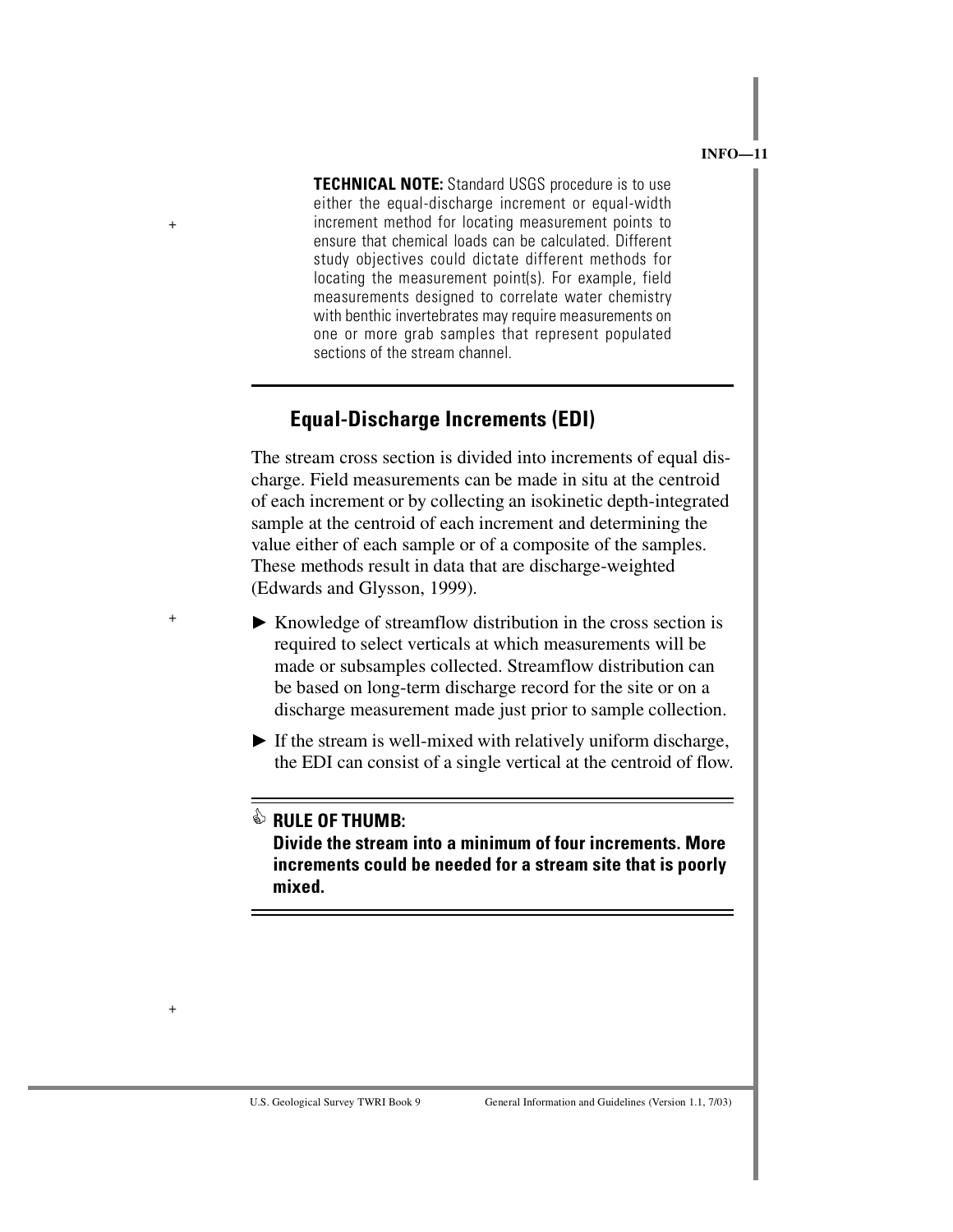#### *To divide the cross section into increments of equal discharge:*

1. Visually inspect the stream from bank to bank, observing velocity, width, depth distribution, and the apparent distribution of sediment and aquatic biota in the cross section. Note location of stagnant water, eddies, backwater, reverse flows, areas of faster than normal flow, and piers or other obstructions.

+

+

+

- 2. If the channel and the control governing the stage are stable, historical streamflow data can be used to determine the measurement locations. If the channel is unstable or if no historical data are available, make a discharge measurement and preliminary field measurements across the selected section of channel.
	- a. From the available discharge data, either
		- construct a graph using cumulative discharge or cumulative percent of total discharge plotted against the cross-sectional width, or
		- determine EDI sections directly from the discharge measurement note sheet.
	- b. If profile values of pH, conductivity, temperature, and DO differ by less than 5 percent and show that the stream is well mixed both across the section and from top to bottom, a single measurement point at the centroid of flow can be used to represent field-measurement values of the cross section.
- 3. From the graph or measurement notes, determine the number and locations of EDIs and the centroids of those increments.

#### **EXAMPLE:**

If 5 increments will be used, select points of measurement by dividing the total stream discharge by 5 to determine increment discharge: in this case, each EDI equals 20 percent of discharge. The first vertical is located at the centroid of the initial EDI, the point where cumulative discharge equals 10 percent of the total discharge. The remaining 4 centroids are found by adding increment discharge to the discharge at the initial EDI centroid. The EDI centroids will correspond to points along the stream cross section where 10, 30, 50, 70, and 90 percent of the total discharge occur.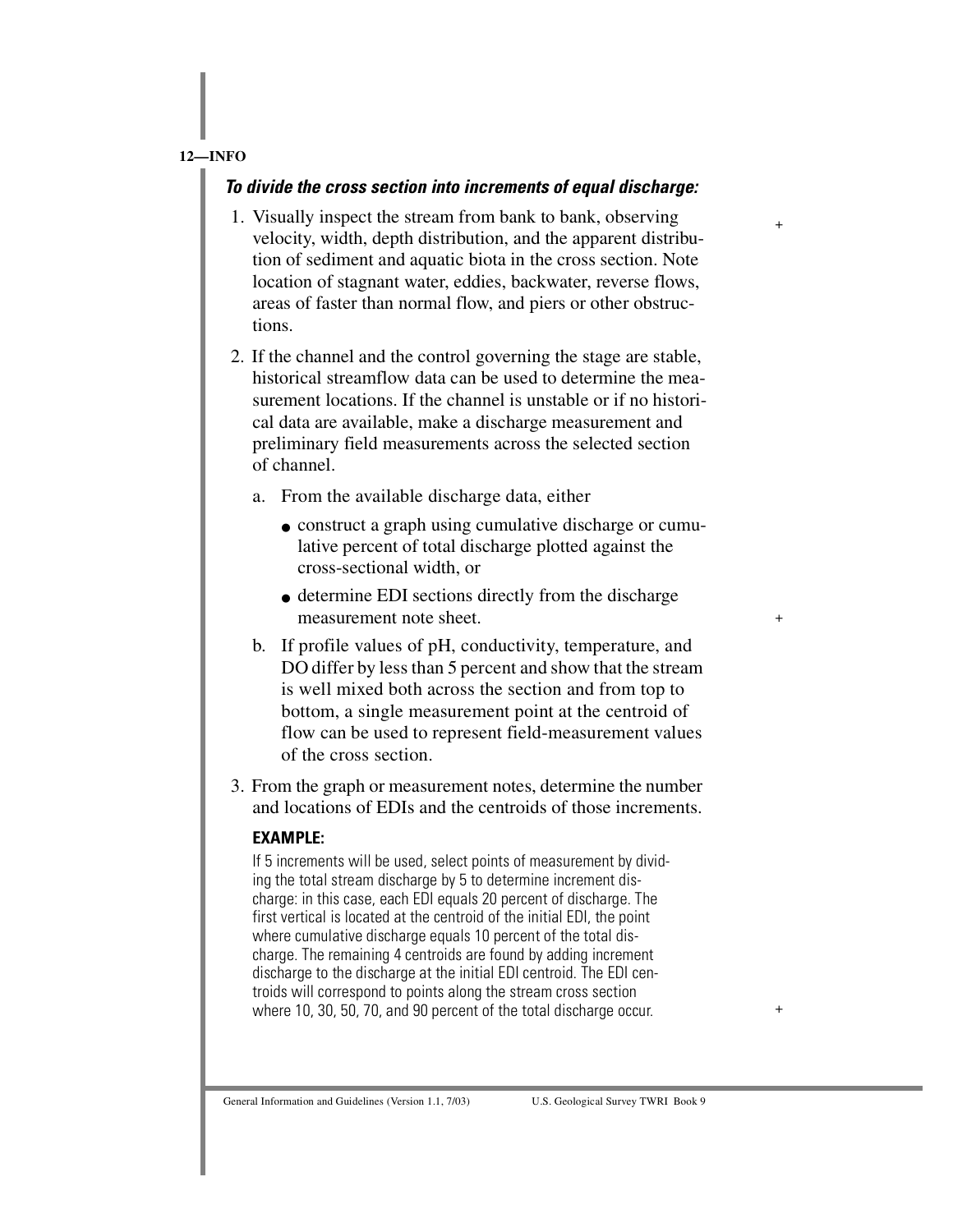#### *When making field measurements:*

+

+

+

- 1. Select either the in situ or subsample method and follow the instructions in 6.0.2.B.
	- **In-situ method**—Go to the centroid of the first equaldischarge increment. Using submersible sensors, measure at mid-depth (or multiple depths) in the vertical. Repeat at each vertical. The value recorded at each vertical represents the median of values observed within approximately 60 seconds after sensor(s) have equilibrated with stream water.
	- **Subsample method—Collect an isokinetic depth-inte**grated sample at the centroid of each equal-discharge increment, emptying the increment sample into a compositing device. Measure field parameters either in the sample collected at each increment or in a subsample taken from the composite of all the increment samples.
- 2. The final field-measurement value is the mean of the in situ or individual increment-sample value for all the EDI verticals in the section (the composite subsample yields a single value). (Note: for computation of mean pH, use the method described in section 6.4.3.A).
- 3. Enter data on field forms.

#### **EXAMPLE:**

Table 6.0–2 is an example of how mean conductivity measured in situ is calculated using the equal-discharge-increment method

- In the example, the correct value for the discharge-weighted mean conductivity is 163 µS/cm, calculated from 815 divided by 5 (the sum of the recorded median values divided by the number of median measurements).
- Note that at the midpoint of the center centroid of flow (increment 3) the median conductivity would have been reported as 155 µS/cm; if conductivity had been measured near the left edge of the water (increment 1), the conductivity would have been reported as 185 µS/cm.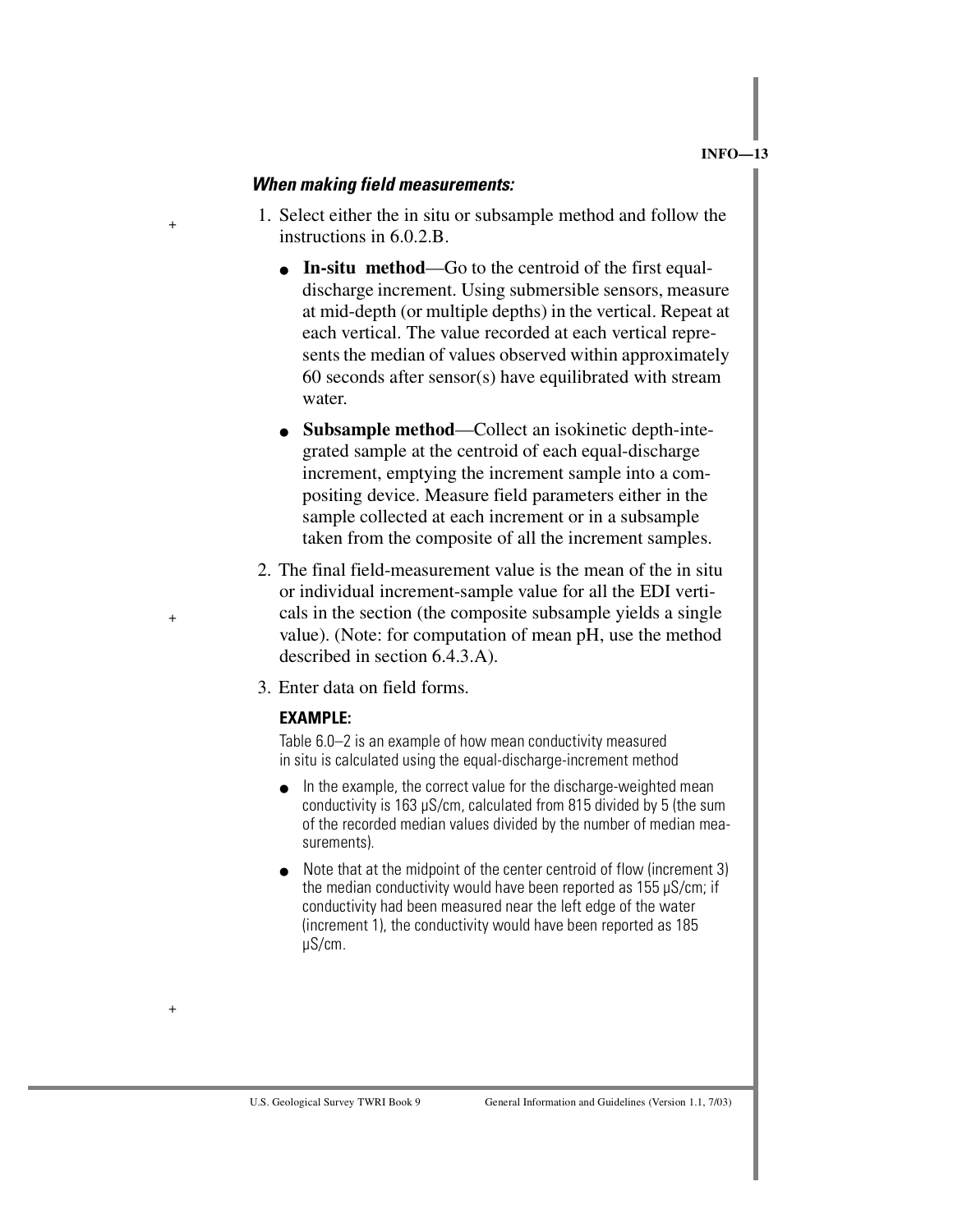**Table 6.0–2.** Example of field notes for a discharge-weighted conductivity measurement

+

+

+

[ft/sec, feet per second; ft, feet; ft<sup>2</sup> square feet; ft<sup>3</sup>/sec, cubic feet per second;  $\mu$ S/cm, microsiemens per centimeter at 25 degrees Celsius; LEW, left edge of water; —, not available; REW, right edge of water]

| Equal<br>dis-<br>charge<br>incre-<br>ment | <b>Percent</b><br>of flow<br>$\mathbf{m}$<br>incre-<br>ment | <b>Mean</b><br>veloc-<br>ity,<br>in ft/sec | Width<br>0f<br>incre-<br>ment,<br>in ft | <b>Depth</b><br>0f<br>incre-<br>ment,<br>in ft | Area of<br>incre-<br>ment,<br>in ft <sup>2</sup> | Incre-<br>ment<br>dis-<br>charge,<br>$\mathbf{m}$<br>ft <sup>3</sup> /sec | <b>Median</b><br>con-<br>duc-<br>tivity,<br><i>in</i><br>$\mu$ S/cm |
|-------------------------------------------|-------------------------------------------------------------|--------------------------------------------|-----------------------------------------|------------------------------------------------|--------------------------------------------------|---------------------------------------------------------------------------|---------------------------------------------------------------------|
| <b>LEW</b>                                | $\theta$                                                    |                                            |                                         |                                                |                                                  |                                                                           |                                                                     |
| 1                                         | 20                                                          | 2.0                                        | 22                                      | 5.7                                            | 125                                              | 250                                                                       | 185                                                                 |
| 2                                         | 20                                                          | 2.2                                        | 11                                      | 10.4                                           | 114                                              | 250                                                                       | 170                                                                 |
| 3                                         | 20                                                          | 2.3                                        | 9                                       | 12.0                                           | 109                                              | 250                                                                       | 155                                                                 |
| 4                                         | 20                                                          | 3.9                                        | 5                                       | 12.8                                           | 64                                               | 250                                                                       | 155                                                                 |
| 5                                         | 20                                                          | 3.4                                        | 10                                      | 7.4                                            | 74                                               | 250                                                                       | 150                                                                 |
| <b>REW</b>                                | $\theta$                                                    |                                            |                                         |                                                |                                                  |                                                                           |                                                                     |

Calculation of conductivity: mean of median conductivity measurements

815  $\left(\frac{613}{5} = 163 \mu\frac{S}{cm}\right)$ 

# **Equal-width increments (EWI)**

The stream cross section is divided into increments of equal width. Knowledge of the streamflow distribution in the cross section is not required.

- $\blacktriangleright$  In situ field measurements are made at the midpoints of each increment. Area-weighted concentrations can be computed from these measurements (table 6.0–3).
- Subsample field measurements are made in discrete samples that usually are withdrawn from a composite sample collected using an isokinetic sample and isokinetic depth-integrating method. The volume of the isokinetic sample must be proportional to the amount of discharge in each increment and measurements in subsamples taken from the compositing device result in discharge-weighted values.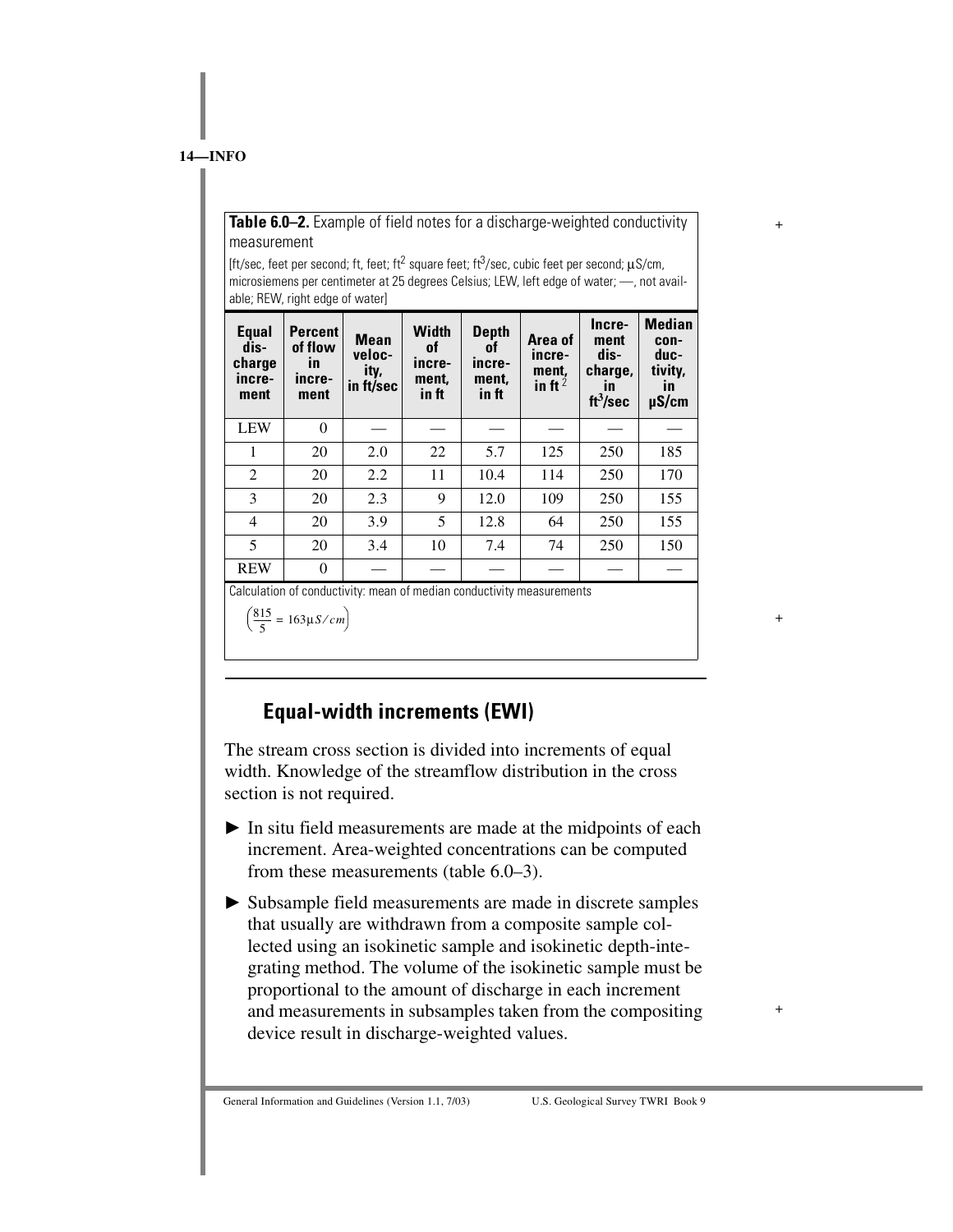#### *To divide the cross section into increments of equal width:*

- 1. Visually inspect the stream from bank to bank, observing velocity, width, depth distribution, and the apparent distribution of sediment and aquatic biota in the cross section. Note location of stagnant water, eddies, backwater, areas of faster than normal flow, and piers or other obstructions.
- 2. Determine stream width using a tagline or from station markings on bridge railings or cableways.
- 3. Divide the section into equal-width increments based on flow and stream-channel characteristics along the cross section, field-measurement variability from the cross-section profile, and data objectives for the study. This interval width will govern the number of verticals used, and applies also to streams in which flow is divided (for instance, in a braided channel).

+

+

+

- **RULE OF THUMB: In streams 5-ft wide or greater, a minimum of 10 equalwidth increments is generally recommended.**
	- **In streams less than 5-ft wide, use as many increments as practical, but equally spaced a minimum of 3 inches apart.**
- 4. Locate the midpoint of the first vertical at a distance of onehalf of the selected increment width from edge of water. Locate other measurement verticals at the centers of the remaining increments.

#### **EXAMPLE:**

In a stream 60-ft wide that has been divided into 15 increments of 4 ft each, the first measurement vertical would be 2 ft from water's edge and subsequent verticals would be at 6, 10, 14 ft, and so forth, from the starting point at water's edge.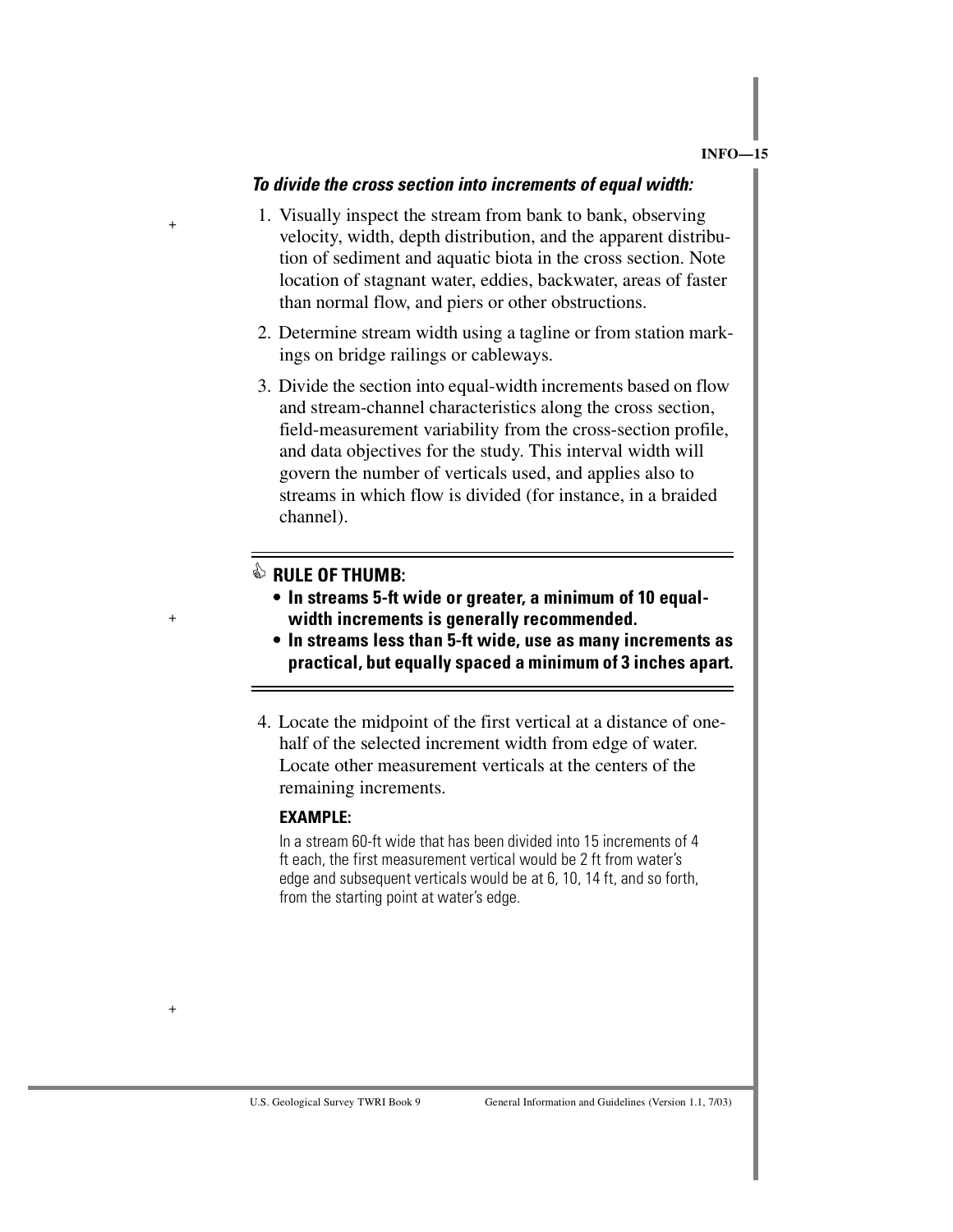#### *When making field measurements:*

1. Select either the in situ or subsample method and follow the instructions in 6.0.2.B.

+

+

+

- **In situ method**—Measure at the midpoint of each equalwidth increment. Using submersible sensors, measure at mid-depth in the vertical.
- **Subsample method**—Collect an isokinetic depth-integrated sample at the midpoint of each equal-width increment, emptying each sample into a compositing device. **Use of the correct sampling equipment is critical to execute this method successfully: standard samplers cannot meet isokinetic requirements when stream velocity is less than 1.5 ft/sec.**
- 2. Record a value for each field measurement at each vertical. The value recorded represents the stabilized values observed within approximately 60 seconds after the sensor(s) have equilibrated with the stream or subsample water.

#### **EXAMPLE:**

Table 6.0–3 provides an example of an area-weighted median measurement for conductivity measured in situ.

- $\bullet$  In the example, the area-weighted median conductivity equals 130 µS/cm.
- To calculate an area-weighted median, multiply the area of each increment by its corresponding field measurement, sum the products of all the increments, and divide by total cross-sectional area.
- Note that if the conductivity reported were selected at mid-depth of the vertical of centroid of flow (section 10), it would have been reported as 125 µS/cm; if the conductivity reported were near the left edge of water, it would have been reported as 150 µS/cm.
- The final field-measurement value normally is calculated as the mean of the values recorded at all EWI increments, resulting in an area-weighted mean. (Note: for pH, calculate the mean using the method described in section 6.4.3.A).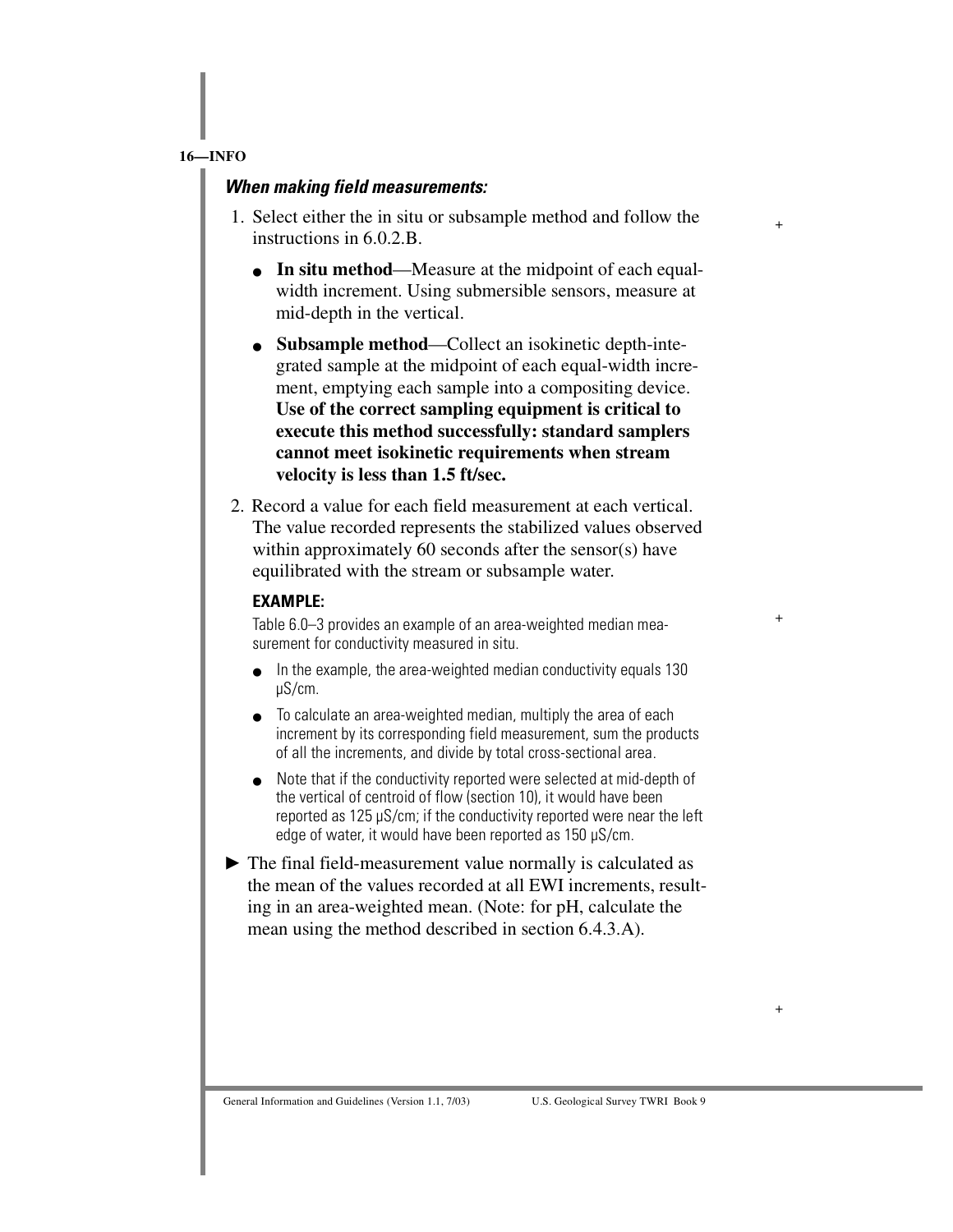Alternatively for EWI, if the area-weighted median best represents integrated stream chemistry, you can report the median instead of the mean—but, be sure to document this on the field form and in the final data report (a parameter code currently is not available for median values).

+

+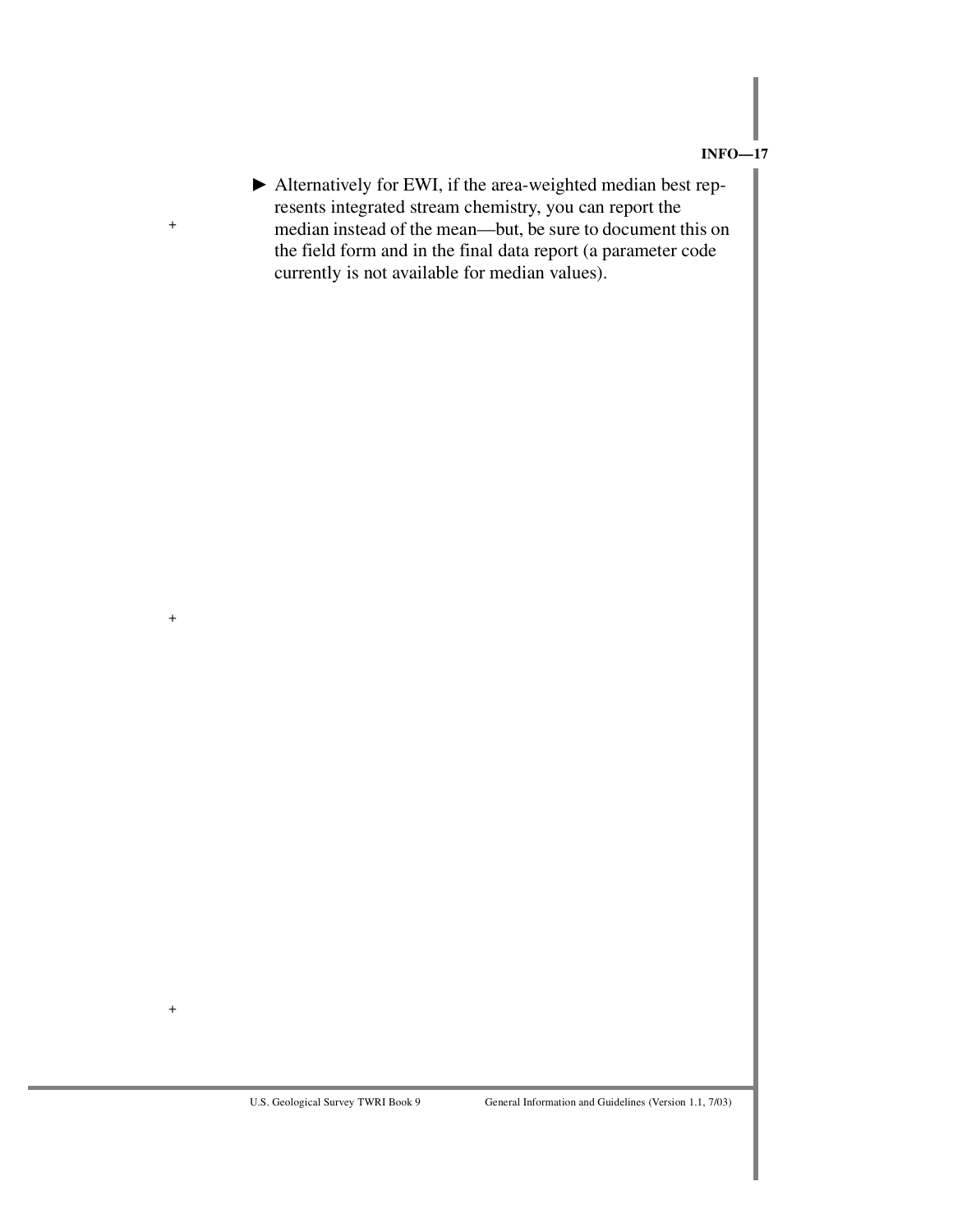#### **Table 6.0-3.** Example of field notes for an area-weighted conductivity measurement

[ft, feet; LEW, left edge of water; ft2, square feet; µS/cm, microsiemens per centimeter at 25 degrees Celsius;—, not available; REW, right edge of water]

| <b>Section</b><br>number | Cumula-<br>tive per-<br>cent of<br>flow in<br>section | <b>Vertical</b><br>location,<br>in ft from<br><b>LEW</b>                                            | <b>Width of</b><br>section,<br>in ft | <b>Depth</b><br>of<br>verti-<br>cal,<br>in ft | Area of<br>section,<br>in $ft^2$ | <b>Median</b><br>conduc-<br>tivity,<br>$\mu$ S/cm | <b>Product</b><br><b>of</b> median<br>conduc-<br>tivity and<br>area |
|--------------------------|-------------------------------------------------------|-----------------------------------------------------------------------------------------------------|--------------------------------------|-----------------------------------------------|----------------------------------|---------------------------------------------------|---------------------------------------------------------------------|
| <b>LEW</b>               | $\boldsymbol{0}$                                      | $\boldsymbol{0}$                                                                                    |                                      |                                               |                                  |                                                   |                                                                     |
| $\mathbf{1}$             | $\overline{c}$                                        | $\overline{c}$                                                                                      | $\overline{4}$                       | 1.0                                           | 4.0                              | 150                                               | 600                                                                 |
| $\overline{2}$           | 4                                                     | 6                                                                                                   | $\overline{4}$                       | 2.0                                           | 8.0                              | 145                                               | 1,160                                                               |
| 3                        | 6                                                     | 10                                                                                                  | 4                                    | 2.6                                           | 10.4                             | 145                                               | 1,508                                                               |
| $\overline{\mathcal{L}}$ | 10                                                    | 14                                                                                                  | $\overline{4}$                       | 3.2                                           | 12.8                             | 140                                               | 1,792                                                               |
| 5                        | 16                                                    | 18                                                                                                  | $\overline{4}$                       | 3.5                                           | 14.0                             | 135                                               | 1,890                                                               |
| 6                        | 22                                                    | 22                                                                                                  | $\overline{4}$                       | 4.0                                           | 16.0                             | 130                                               | 2,080                                                               |
| $\overline{7}$           | 28                                                    | 26                                                                                                  | $\overline{4}$                       | 4.5                                           | 18.0                             | 130                                               | 2,340                                                               |
| 8                        | 34                                                    | 30                                                                                                  | $\overline{4}$                       | 5.4                                           | 21.6                             | 125                                               | 2,700                                                               |
| 9                        | 42                                                    | 34                                                                                                  | $\overline{4}$                       | 6.0                                           | 24.0                             | 125                                               | 3,000                                                               |
| 10                       | 50                                                    | 38                                                                                                  | $\overline{4}$                       | 5.7                                           | 22.8                             | 125                                               | 2,850                                                               |
| 11                       | 62                                                    | 42                                                                                                  | $\overline{4}$                       | 5.1                                           | 20.4                             | 125                                               | 2,550                                                               |
| 12                       | 76                                                    | 46                                                                                                  | $\overline{4}$                       | 4.6                                           | 18.4                             | 125                                               | 2,300                                                               |
| 13                       | 88                                                    | 50                                                                                                  | $\overline{4}$                       | 3.5                                           | 14.0                             | 125                                               | 1,750                                                               |
| 14                       | 96                                                    | 54                                                                                                  | $\overline{4}$                       | 1.4                                           | 5.6                              | 135                                               | 756                                                                 |
| 15                       | 99                                                    | 58                                                                                                  | $\overline{4}$                       | 1.0                                           | 4.0                              | 140                                               | 560                                                                 |
| <b>REW</b>               | 100                                                   | 60                                                                                                  |                                      |                                               |                                  |                                                   |                                                                     |
|                          | $(27, 836 - 120)$                                     | Calculation of conductivity: sum of values in last column divided by the total cross-sectional area |                                      |                                               |                                  |                                                   |                                                                     |

 $\left(\frac{27,836}{214} = 130 \mu S/cm\right)$ 

+

+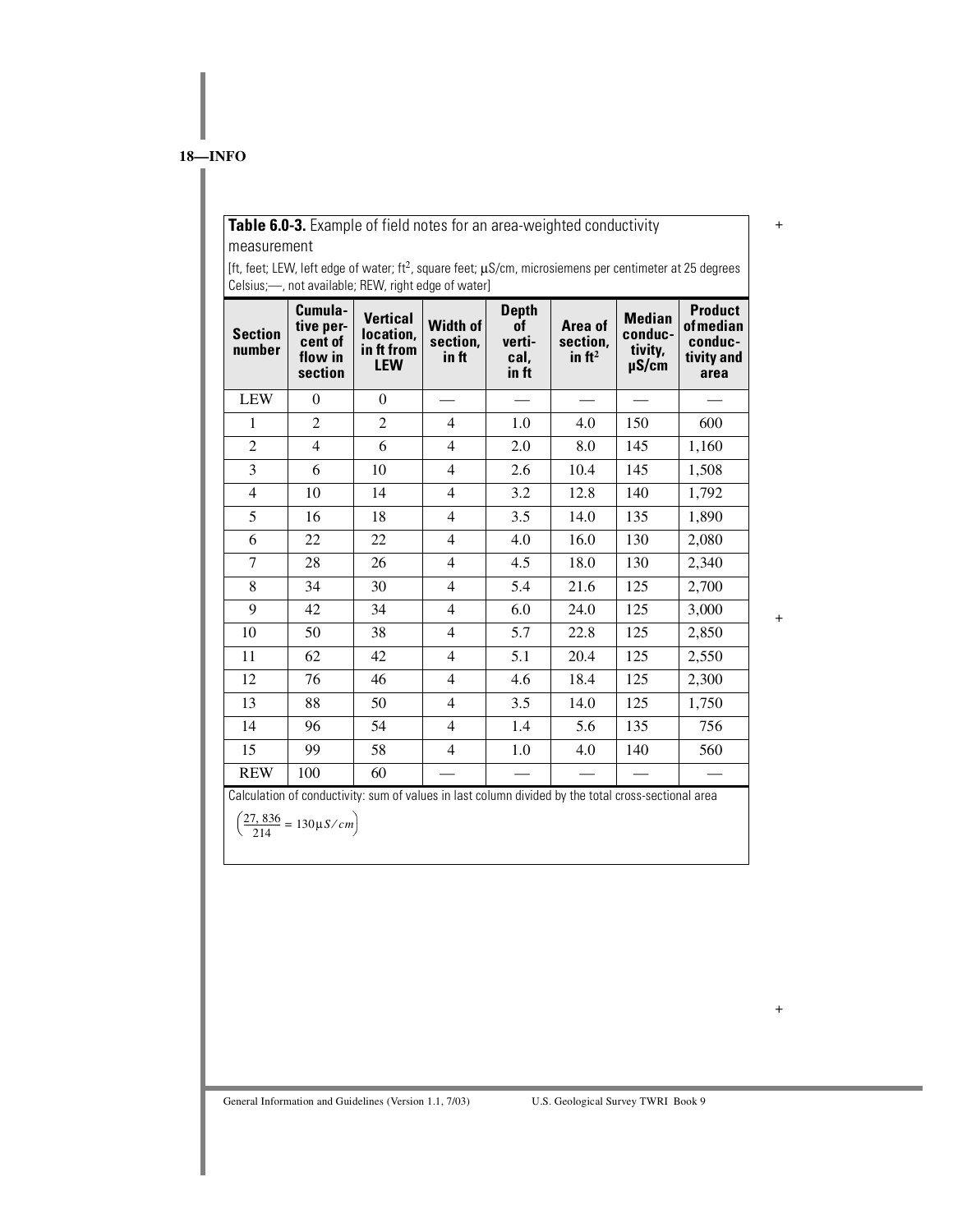# **IN SITU AND SUBSAMPLE 6.0.2.B MEASUREMENT PROCEDURES**

In situ and subsample procedures used for making field measurements are summarized in figures 6.0–1 and 6.0–2, respectively. For guidance, specific instructions, and potential interferences to the measurement method, consult the individual field measurement sections of this chapter (NFM 6.1 through 6.7).

#### **In situ measurement**

In situ measurement (fig. 6.0–1), made by immersing a fieldmeasurement sensor directly in the water body, is used to determine a profile of variability across a stream section. In situ measurement can be repeated if stream discharge is highly variable and measurement points need to be located at increments of equal discharge. However, in situ measurements are point samples, and, thus, are not depth integrated.

Measurements made directly (in situ) in the surface-water body are preferable in order to avoid changes that result from removing a water sample from its source. **In situ measurement is necessary to avoid changes in chemical properties of anoxic water.**

- **In situ measurement is mandatory for determination of temperature, dissolved-oxygen concentration, and Eh.**
- $\blacktriangleright$  In situ measurement also can be used for pH, conductivity, and turbidity, but not for alkalinity.

+

+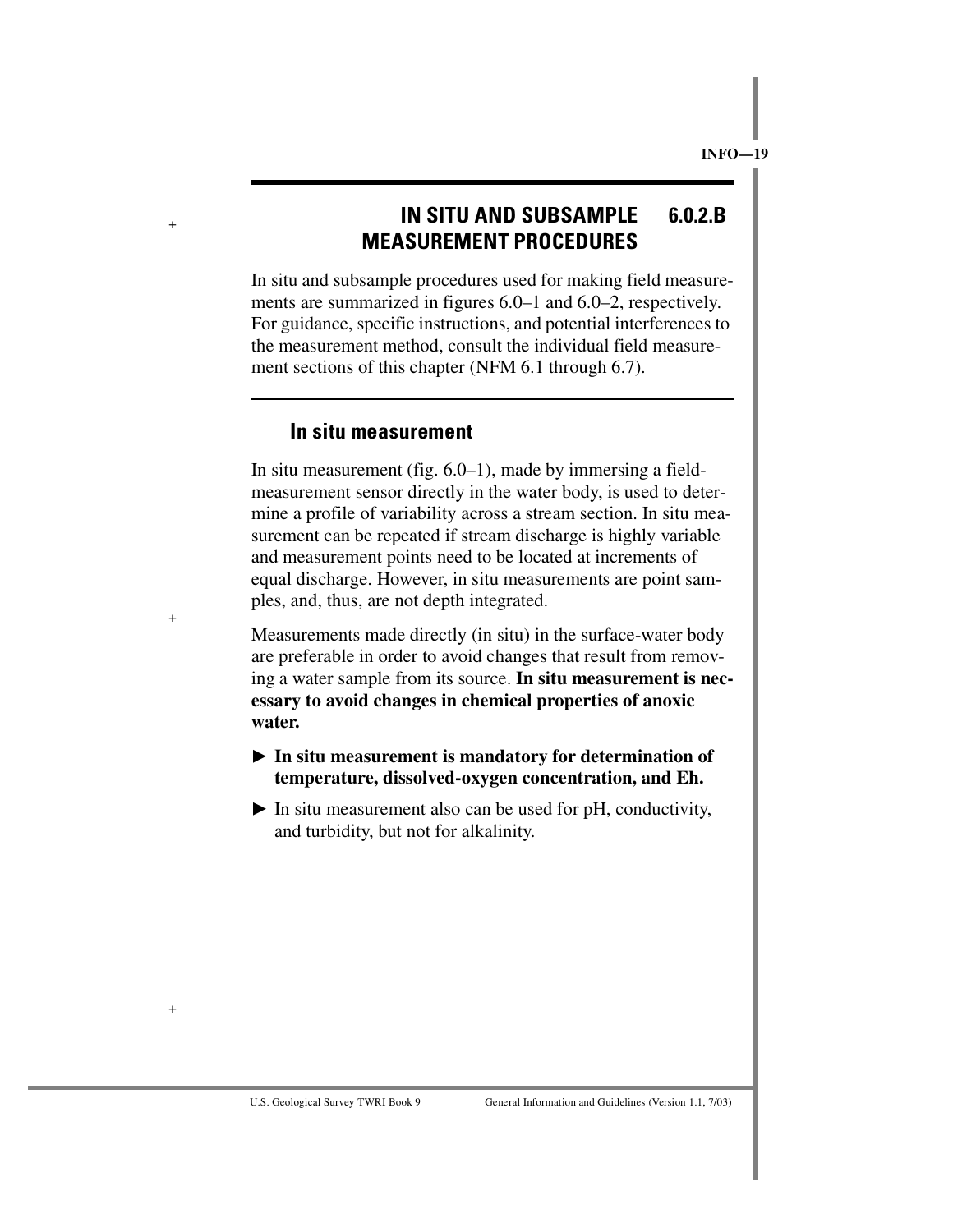**20—INFO**

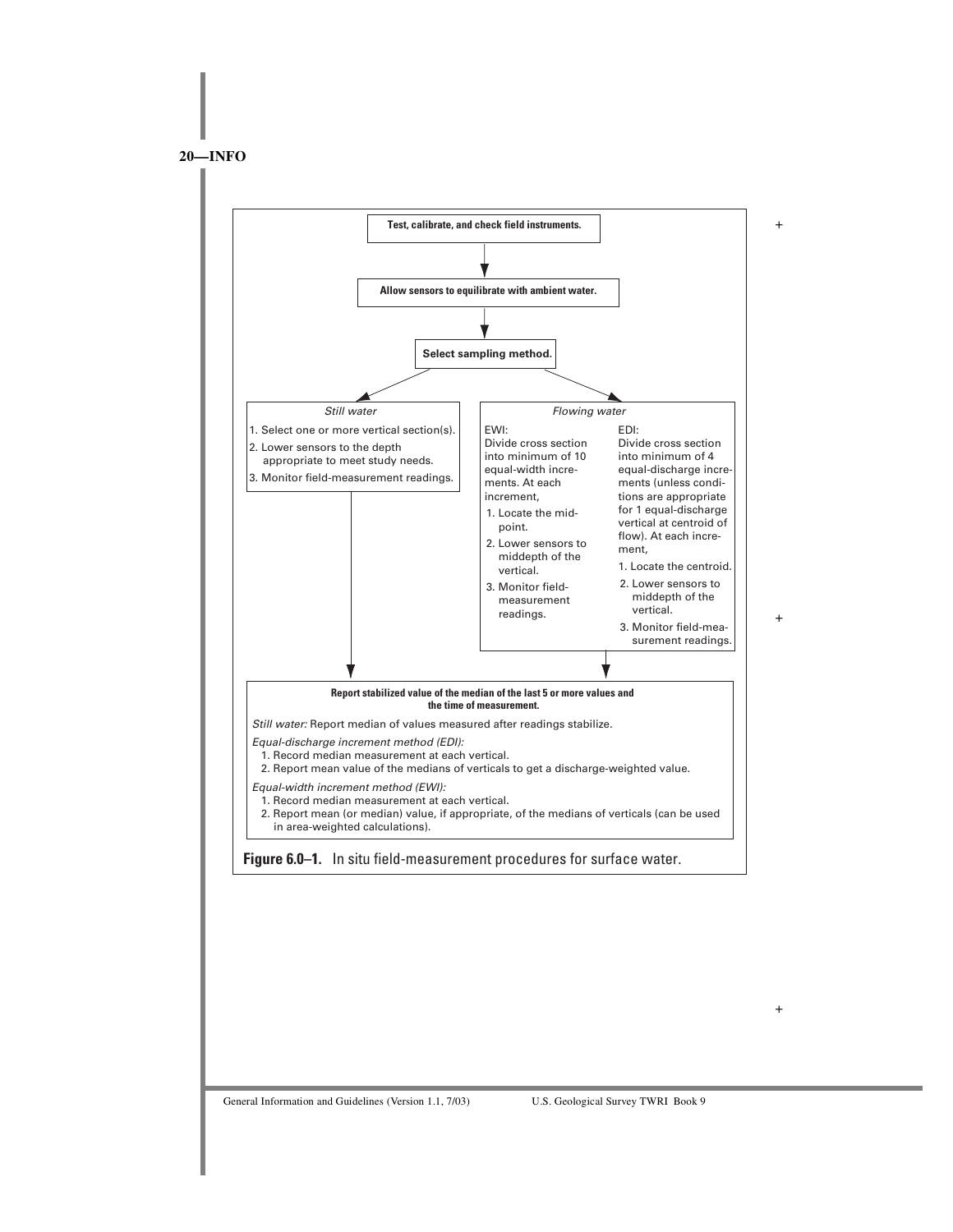#### **Subsample measurement**

+

+

+

Depth- and width-integrating sampling methods are used to collect and composite samples that can be subsampled for some field measurements. The same field measurements can be performed on discrete samples collected with thief, bailer, or grab samplers. Subsamples or discrete samples that have been withdrawn from a sample-compositing device or point sampler can yield good data for conductivity, pH, turbidity, and alkalinity as long as correct procedures are followed and the water is not anoxic (fig. 6.0–2).

#### **Subsamples are necessary for alkalinity determinations.**

- ▶ Before using a sample-compositing/splitting device, preclean and field rinse the device in accordance with USGS-approved procedures (Horowitz and others, 1994).
- When compositing and splitting a sample, follow instructions for the clean hands/dirty hands technique detailed in NFM 4, as required.

**Do not measure temperature, dissolved oxygen, or Eh on subsamples.**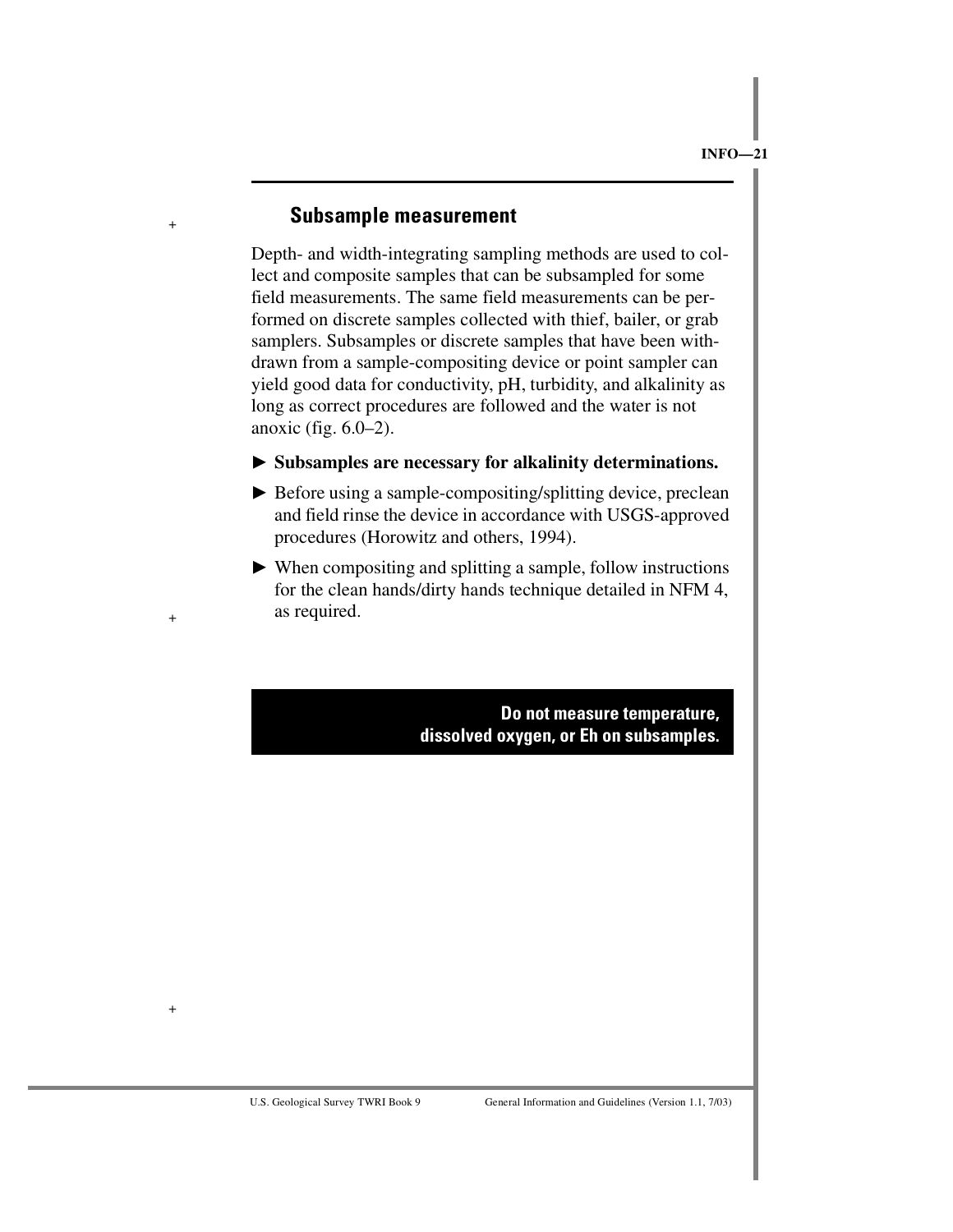**22—INFO**



General Information and Guidelines (Version 1.1, 7/03) U.S. Geological Survey TWRI Book 9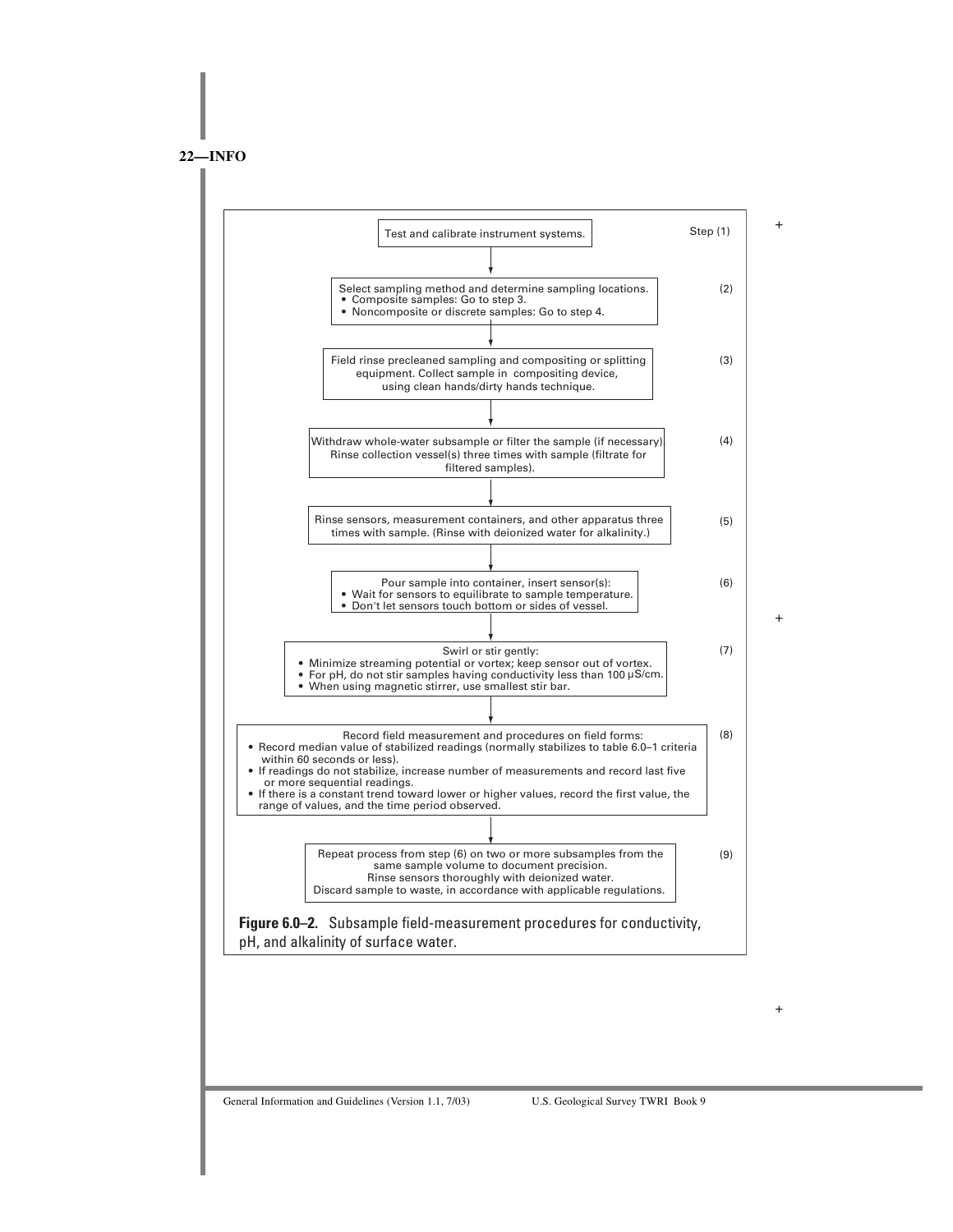# **GROUND WATER 6.0.3**

Field measurements in ground water must accurately represent the properties of the aquifer. This generally requires purging the well of standing water before making measurements  $(6.0.3.A)$ , and involves setting up either a flowthrough-chamber or downhole field-measurement system (6.0.3.B). Standard USGS procedures for purging and the use of measurement systems are described below. However, the purging protocol followed and the measurement system to be used also depend on the type of well to be sampled and study objectives (detailed information can be found in Koterba and others, 1995; and Lapham and others, 1997).

Ground water for alkalinity is collected as a discrete sample: use a point-source sampler (for example, a Kemmerer sampler or double-check-valve bailer) or a pump with the intake positioned at the interval corresponding to the depth at which other measurements are made and at which samples will be collected.

Measurements at a monitoring well

+

+

- The standard purging procedure usually is appropriate (6.0.3.A).
- Either a downhole or a flowthrough-chamber system can be used for field measurements (6.0.3.B). If samples will be collected, however, use the flowthrough chamber instead of the downhole system in order to avoid bias of chemical analyses from sample contact with downhole instruments.
- Measurements at a supply well (a domestic well or a municipal, industrial, commercial, irrigation, or other production well)
	- The standard purging procedure may not be appropriate (see "Exceptions to the standard purging procedure" in 6.0.3.A).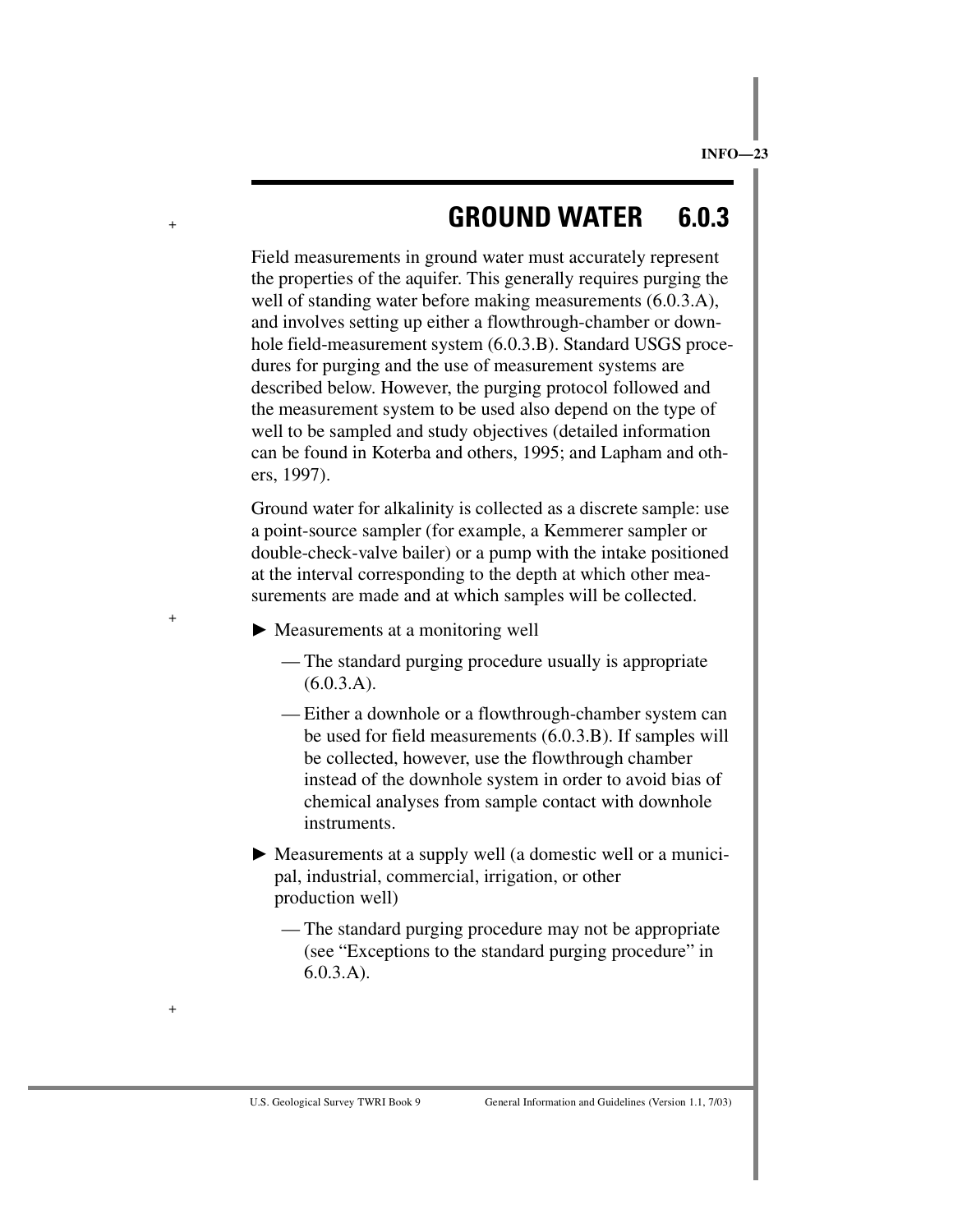— Identify well-construction materials and any equipment permanently installed in the well (such as a pump) that can affect the logistics and quality of the field measurement.

+

+

+

- Use a flowthrough-chamber type of system (6.0.3.B).
- Connect the field-measurement system to the wellhead at a point before the sample would pass through holding tanks, backflow pressure tanks, flow meters, or chemical treatment systems.

The final steps that must be completed involve documentating the procedures used and the measurements made. Field forms should be completed before leaving the sampling site. Report the median of the recorded field-measurement readings as the final well voume is purged.

- Record anomalies, difficulties, and adjustments on the field form.
- Record the purge volume, rate of pumping, initial and final intake locations, and time and respective reading of sequential field measurements (fig. 6.0–3).

# **6.0.3.A WELL PURGING**

Well purging removes standing water from a well. Purging reduces chemical and biochemical artifacts caused by well installation, inadequate well development, well-construction materials, or infrequent pumping (American Society for Testing and Materials, 1992). Purging also serves to rinse and condition sampling equipment with well water.

When selecting purging equipment for monitoring wells, a portable, submersible nonaerating pump that also will be used for sampling is recommended.

 When the water table is deeper than 250 ft and (or) a large volume of water must be purged, a dual-pump system often is used: position a submersible pump downhole and a centrifugal pump at the surface. Water from the slow-pumping sub-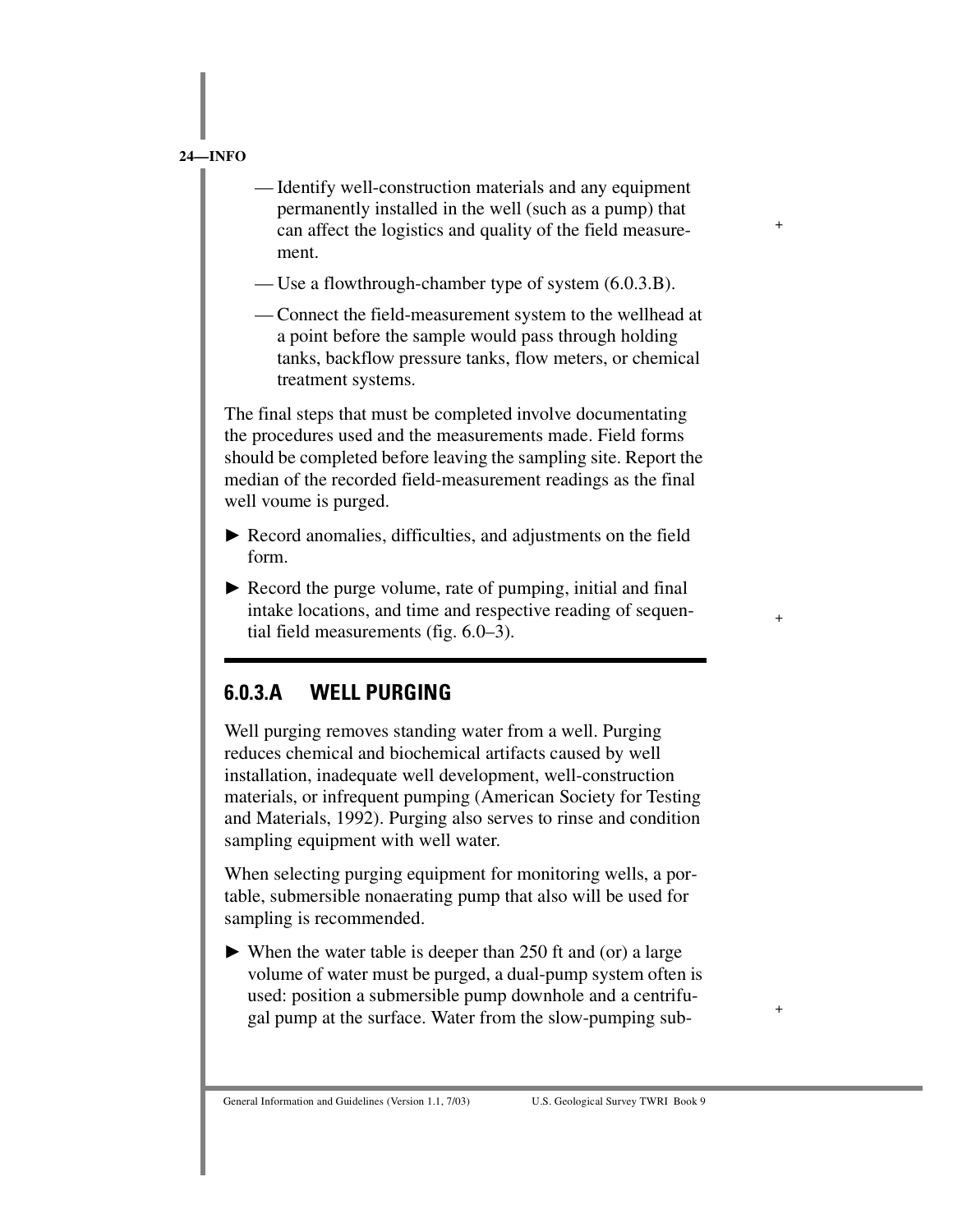mersible pump is used for field measurements and to collect the sample, while the centrifugal pump operates at a higher rate to evacuate the required purge volume.

- When the water table is less than 25 to 30 ft from land surface, a peristaltic pump sometimes is used to purge smalldiameter wells; a peristaltic pump or other comparable suction-lift device should not be used if dissolved-oxygen concentrations or Eh are being monitored during purging.
- $\triangleright$  To reduce the volume and time required for purging, especially in deep wells or in wells for which purge water must be contained, an inflatable packer sometimes is set above the pump and above the screened or open interval. Packers can fail to form a complete seal between aquifer intervals, and should be used with pressure transducers to indicate water leakage.
- **A bailer is not recommended for purging.** The plunging action of the bailer can release or stir up particulates that are not ambient in ground-water flow, resulting in biased measurements and analyses. (Refer to "Subsample measurement" in 6.0.3.B for information about using a bailer.)

Steel tapes, electric tapes, or acoustic sensors are used to measure water level. An electric tape or other water-level sensor is recommended for continuous monitoring of drawdown during purging—repeated lowering of a weighted steel tape can release or stir up particulate materials and affect turbidity readings.

### **Standard procedure**

+

+

+

The standard USGS procedure is to purge a minimum of three well volumes while monitoring temperature, pH, conductivity, dissolved-oxygen concentration, and turbidity.

 Sequential measurements of these parameters are used as criteria to help determine when water withdrawn from the well is representative of water flowing through the aquifer and when purging should end and sampling begin (table 6.0–1).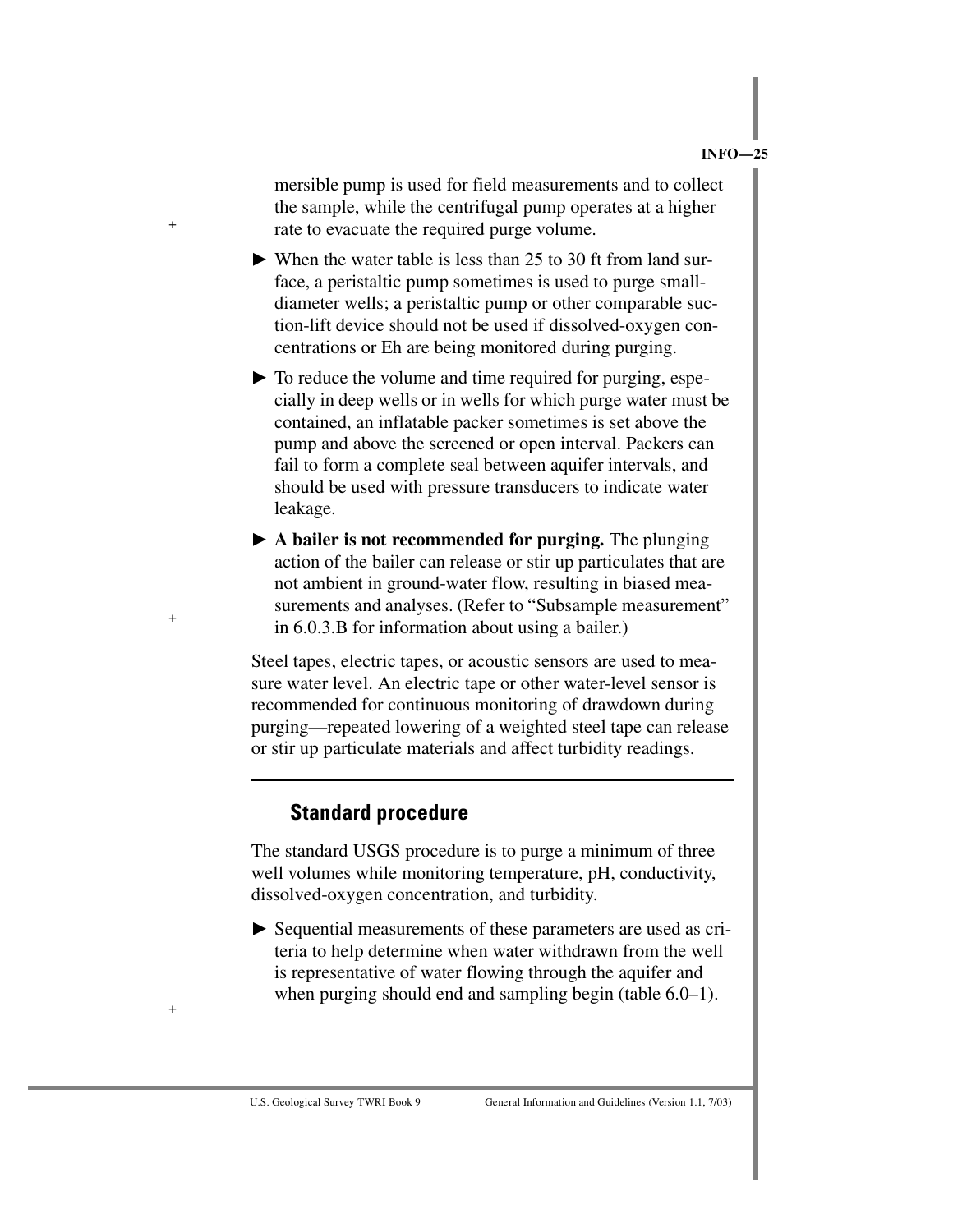The criteria normally are met within three well volumes, but well characteristics and study objectives could require removal of additional well volumes.

+

+

+

 $\blacktriangleright$  The same pump should be used for purging and sampling, if possible, without stopping or removing the pump (see Koterba and others, 1995), unless the dual-pump system is used.

## **Exceptions to the standard purging procedure**

The number of well volumes removed and the parameters used as purge criteria can be subject to data-collection objectives, well characteristics, and equipment.

- Study objectives could require a different purge volume or require sequential sampling of additional chemical constituents.
- A lesser purge volume and modified procedures are needed, for example, for wells
	- that are being pumped continuously or regularly every few hours (such as in-service public-supply wells).
	- that are pumped dry or that have a water column of less than 4 ft plus the length of the submersible pump.
	- in which sampling zones are isolated by packers.
	- in which the pump intake is installed permanently within the screened or open interval.

#### *Before purging begins:*

- 1. Check the well-identification number. Check the well's record of water levels, drawdown, and field-measurement variability (if available).
- 2. Prepare the necessary field forms, such as the well-purge record, national or study field form, and chain-of-custody record. Record the type of equipment being used.
- 3. Lay plastic sheeting around the well to prevent contaminating the equipment. Unlock the well housing or top of the protective casing and remove the well cap.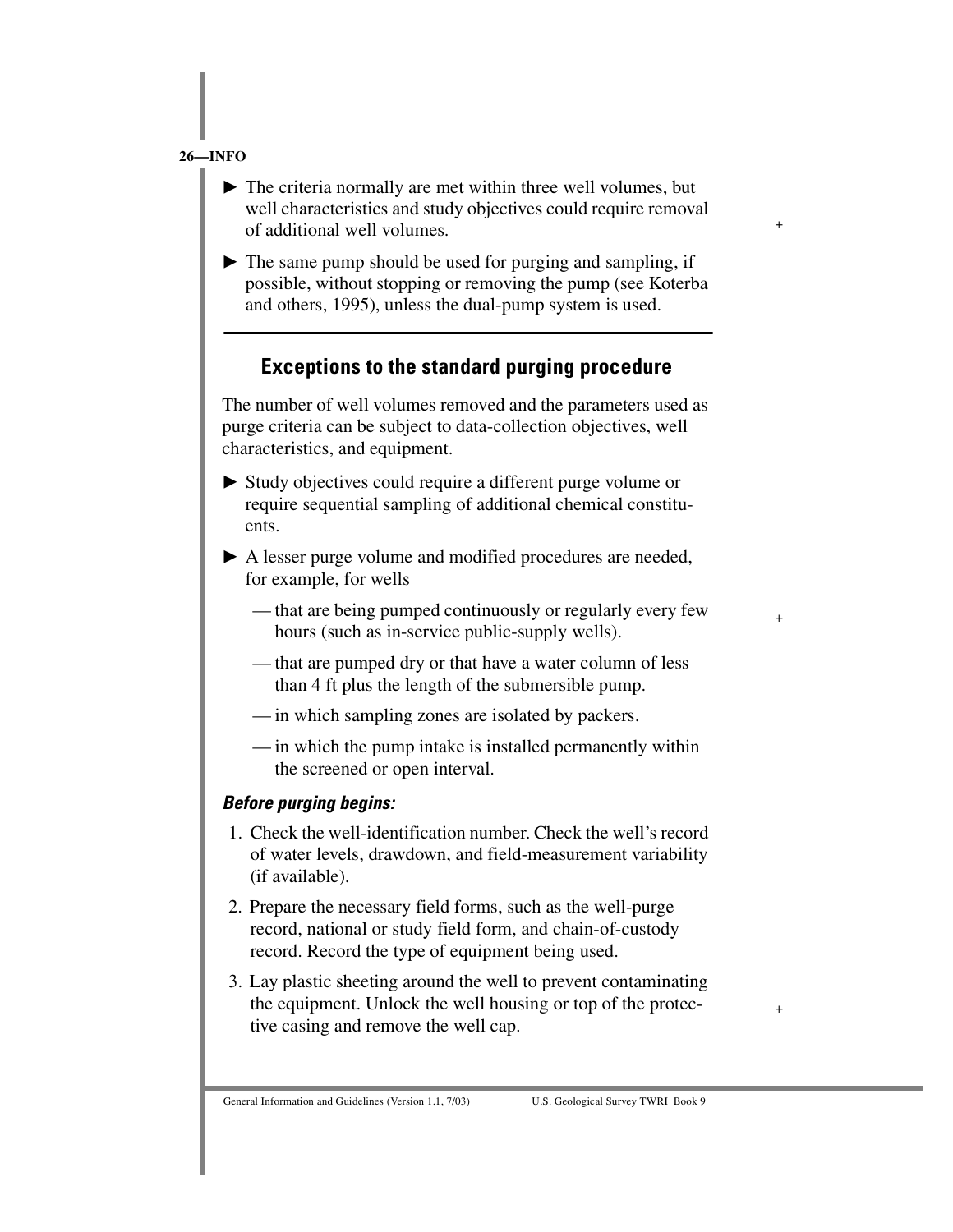#### *To purge the well:*

+

+

- 1. Measure and record the depth to static water level (fig. 6.0– 3).
- 2. Calculate and record the well volume as shown on fig. 6.0–3. Note that the depth to the screened or open interval and the inside casing diameter must be known to calculate well volume.
- 3. In a monitoring well, lower a submersible pump followed by a water-level sensor to the desired location of the pump intake. **The final pump intake position always is located at the point of sample collection.** Note that the pump position is fixed in supply wells and in monitoring wells with a permanently installed sampling system. **Lower the equipment slowly and smoothly to avoid stirring up particulates.**
	- Position the pump intake between 3 ft  $(-0.9 \text{ m})$  below static water surface and a minimum distance above the top of the open/screened interval of 10 times the well diameter (20 in. for a 2-in. well diameter), if the sample is to be integrated over the entire screened or open area of the aquifer. The location of the intake may be different when the study objective requires collecting the sample from a point within the open/screened interval or from wells in which packers are installed.
	- The water-level sensor should be a maximum of 1 ft  $(-0.3)$ m) below water surface.
- 4. Start the pump. Gradually increase and (or) adjust the pumping rate to limit drawdown to between 0.5 and 1.0 ft  $(-0.15$ to ~0.3 m). Measure the water level as purging progresses.
	- If the final intake position is above the screened or open interval, the final pumping rate should be about 500 to 1,000 milliliters per minute. Do not exceed 1 ft of drawdown.
	- If the final intake position is within the screened or open interval, the final pumping rate should be about 200 to 500 milliliters per minute. Do not exceed 0.5 ft of drawdown.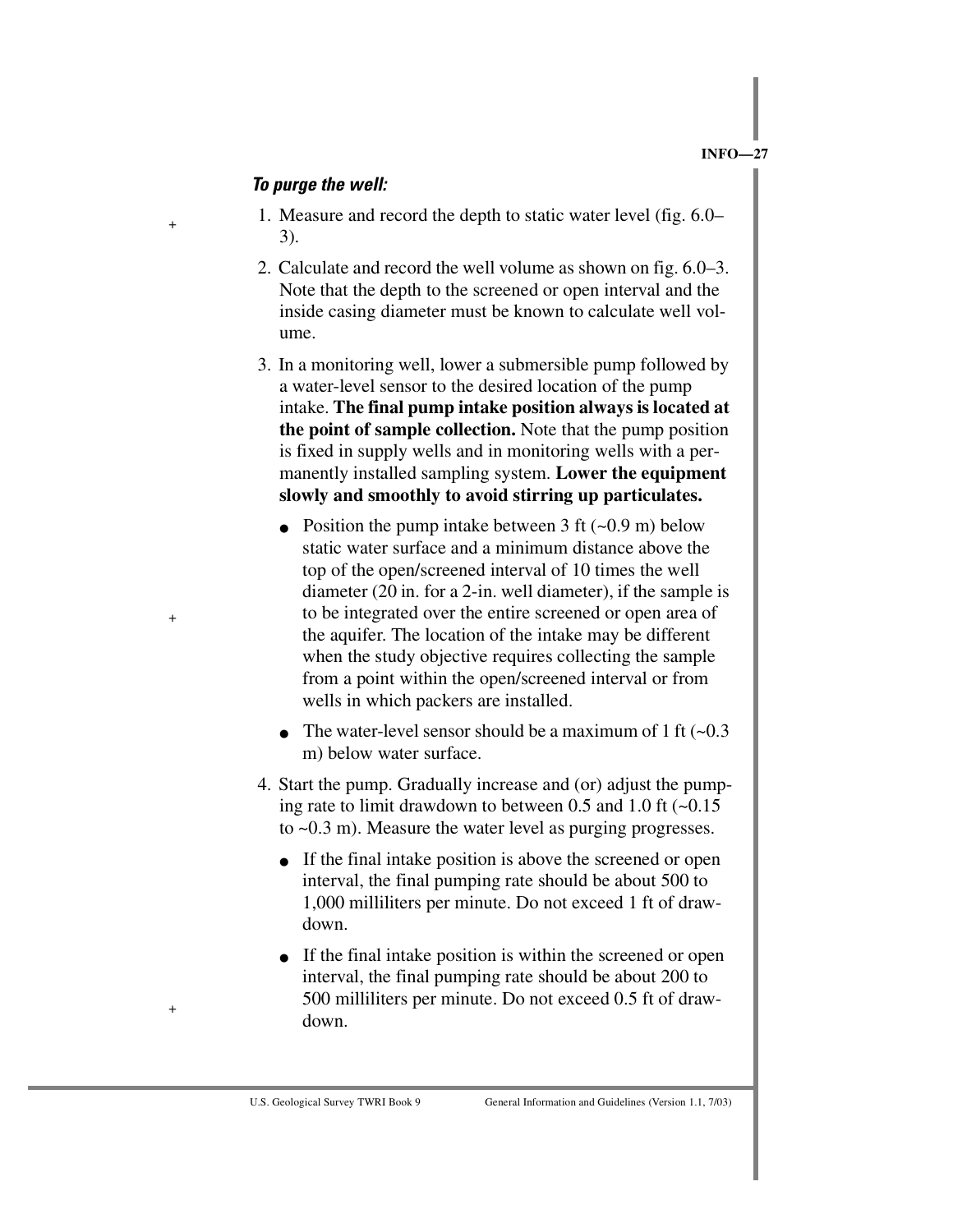• If the pump and intake position are fixed, as in a supply well, control the rate of flow for field measurements through flow-splitting valve(s).

+

+

+

- **5. Do not move the pump during purging or sample collection after the intake has been set at the final location.**
- 6. Purge a minimum of three well volumes or the purge volume dictated by study objectives (note "Exceptions to the standard three-well-volume purging procedure"). Throughout purging, monitor and record field-measurement readings (fig. 6.0–3).
	- Check for special instructions regarding field-measurement or field-analysis requirements dictated by the study objectives.
	- Contain purge water as required by Federal, State, or local regulations.
- **7. As the third or last well volume is purged, when the final field measurements are recorded, adjust the purge rate to the pumping rate to be used during sampling.**
	- Record field measurements at regular time intervals about 3 to 5 minutes apart. For deep wells, the time intervals could be 15 minutes or longer. The time intervals selected will depend on the well characteristics and hydraulic properties of the aquifer, but the intervals must be sufficiently spaced to yield results representative of aquifer properties.
	- Consult criteria for field-measurement stabilization (table 6.0–1). Field experience, understanding of the effects of hydrologic and geochemical conditions, and knowledge of data-collection and data-quality requirements often are necessary to determine the most accurate field value.

**If criteria are being met**—record at least five sequential measurements and report the median value.

**If criteria are not being met**—consult the study requirements and objectives. Extend the purge time if readings still do not stabilize; report the median value of the last five or more sequential measurements.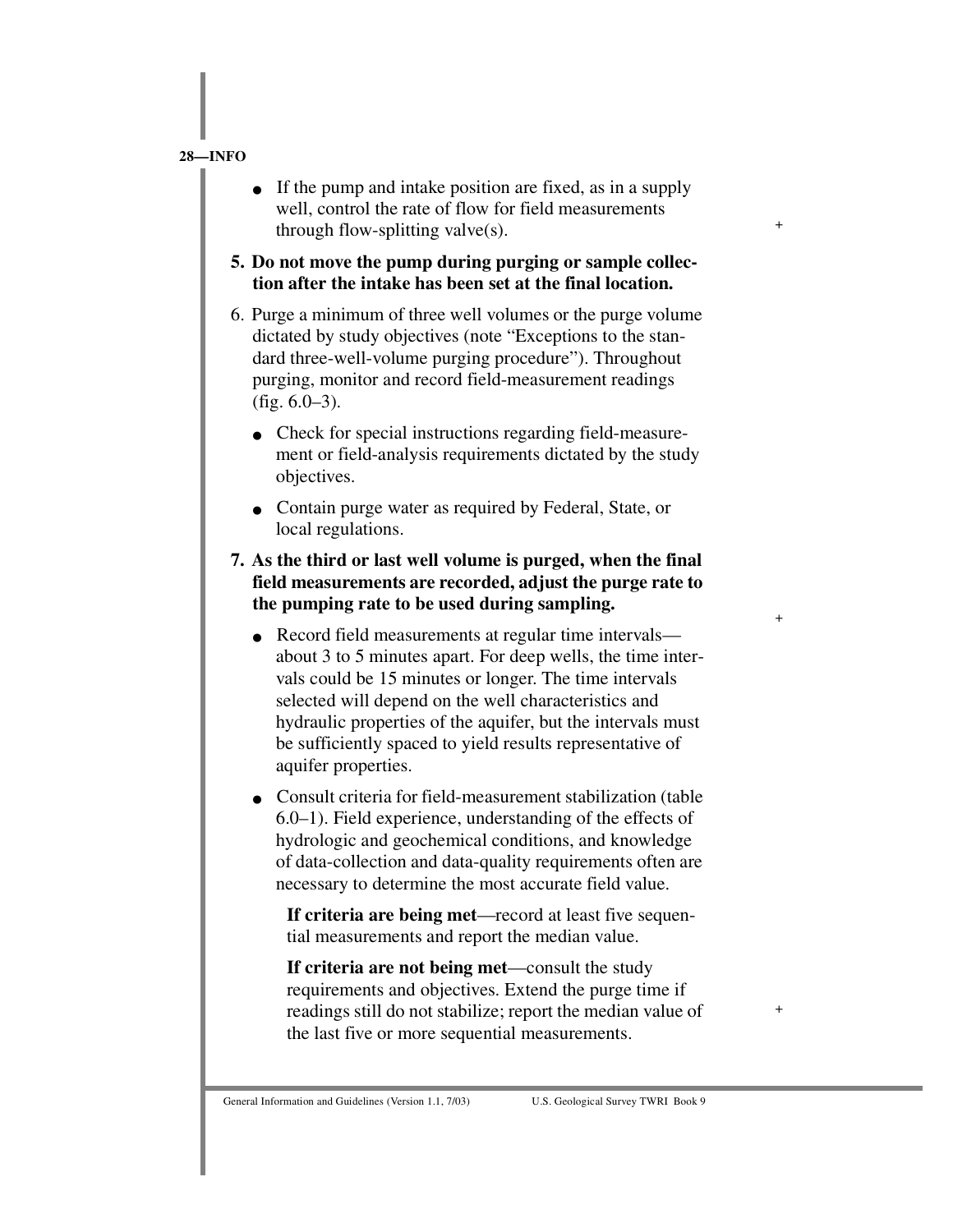+

|                                                                                                          |                                                    |                      |                                                   |                         | Date: $\qquad \qquad \qquad \qquad By:$                                                                                                                                                                                                                                                                                                                   | <b>RECORD OF WELL PURGING</b> |                                        |                       |                                          |  |  |  |
|----------------------------------------------------------------------------------------------------------|----------------------------------------------------|----------------------|---------------------------------------------------|-------------------------|-----------------------------------------------------------------------------------------------------------------------------------------------------------------------------------------------------------------------------------------------------------------------------------------------------------------------------------------------------------|-------------------------------|----------------------------------------|-----------------------|------------------------------------------|--|--|--|
|                                                                                                          |                                                    |                      |                                                   |                         |                                                                                                                                                                                                                                                                                                                                                           |                               |                                        |                       |                                          |  |  |  |
|                                                                                                          | WELL PURGING METHOD AND PUMP TYPE (describe):      |                      |                                                   |                         |                                                                                                                                                                                                                                                                                                                                                           |                               |                                        |                       |                                          |  |  |  |
|                                                                                                          |                                                    |                      |                                                   |                         |                                                                                                                                                                                                                                                                                                                                                           |                               |                                        |                       |                                          |  |  |  |
| <b>TIME</b>                                                                                              | <b>WATER</b><br><b>LEVEL</b><br>helow:<br>MP or LS | DRAW-<br><b>DOWN</b> | WELL<br>YIELD                                     | TEMPER-<br><b>ATURE</b> | CON-<br>DUC-<br><b>TIVITY</b>                                                                                                                                                                                                                                                                                                                             | pH                            | DIS-<br><b>SOLVED</b><br><b>OXYGEN</b> | TURBID-<br><b>ITY</b> | APPROX.<br><b>PUMPING</b><br><b>RATE</b> |  |  |  |
| HR:MIN                                                                                                   | ft or m                                            | ft or m              | gpm or cfs                                        | $^{0}C$                 | µS/cm                                                                                                                                                                                                                                                                                                                                                     | units                         | mg/L                                   | NTU (or<br>FTU)       | gal/min<br>or L/min                      |  |  |  |
|                                                                                                          |                                                    |                      |                                                   |                         |                                                                                                                                                                                                                                                                                                                                                           |                               |                                        |                       |                                          |  |  |  |
|                                                                                                          |                                                    |                      |                                                   |                         |                                                                                                                                                                                                                                                                                                                                                           |                               |                                        |                       |                                          |  |  |  |
|                                                                                                          |                                                    |                      |                                                   |                         |                                                                                                                                                                                                                                                                                                                                                           |                               |                                        |                       |                                          |  |  |  |
|                                                                                                          |                                                    |                      |                                                   |                         |                                                                                                                                                                                                                                                                                                                                                           |                               |                                        |                       |                                          |  |  |  |
|                                                                                                          |                                                    |                      |                                                   |                         |                                                                                                                                                                                                                                                                                                                                                           |                               |                                        |                       |                                          |  |  |  |
|                                                                                                          |                                                    |                      |                                                   |                         |                                                                                                                                                                                                                                                                                                                                                           |                               |                                        |                       |                                          |  |  |  |
|                                                                                                          |                                                    |                      |                                                   |                         |                                                                                                                                                                                                                                                                                                                                                           |                               |                                        |                       |                                          |  |  |  |
|                                                                                                          |                                                    |                      |                                                   |                         | Well volume = $V = 0.0408$ HD <sup>2</sup> = ____ gallons Purge volume = $(n)(V)$ = ____ gallons<br>V = volume of water in well, in gallons; $\overline{D}$ = inside well diameter, in inches; H = height of water column, in feet;<br>$n =$ number of well volumes to purge. If casing diameter = 2 in., well volume is 0.16 gallons per foot of casing. |                               |                                        |                       |                                          |  |  |  |
| <b>FIELD MEASUREMENTS</b><br>NTU, Nephelometric Turbidity Units; FTU, Formazin<br><b>Turbidity Units</b> |                                                    |                      |                                                   |                         | STABILITY CRITERIA<br>Allowable difference in sequential parameter values                                                                                                                                                                                                                                                                                 |                               |                                        |                       |                                          |  |  |  |
| pH                                                                                                       |                                                    |                      |                                                   |                         | $\pm$ 0.1 standard units                                                                                                                                                                                                                                                                                                                                  |                               |                                        |                       |                                          |  |  |  |
| Temperature, in degrees Celsius (°C)                                                                     |                                                    |                      |                                                   |                         | $\pm$ 0.2°C (thermistor)                                                                                                                                                                                                                                                                                                                                  |                               |                                        |                       |                                          |  |  |  |
| Specific electrical conductance (SC), in microsiemens<br>per centimeter at $25^{\circ}$ C ( $\mu$ S/cm)  |                                                    |                      |                                                   |                         | $\pm$ 5%, for SC $\leq$ 100 µS/cm<br>$\pm$ 3%, for SC > 100 µS/cm                                                                                                                                                                                                                                                                                         |                               |                                        |                       |                                          |  |  |  |
| liter $(mg/L)$                                                                                           |                                                    |                      | Dissolved-oxygen concentration, in milligrams per |                         | $\pm$ 0.3 mg/L                                                                                                                                                                                                                                                                                                                                            |                               |                                        |                       |                                          |  |  |  |
| Turbidity (TBY), in NTU (FTU $\simeq$ NTU)                                                               |                                                    |                      |                                                   |                         | $\pm$ 10%, for TBY < 100 NTU: ambient TBY is <5 NTU for<br>most ground-water systems (visible $TBY > 5 NTU$ )                                                                                                                                                                                                                                             |                               |                                        |                       |                                          |  |  |  |
| Figure 6.0-3. Example of a field form to record well purging.                                            |                                                    |                      |                                                   |                         |                                                                                                                                                                                                                                                                                                                                                           |                               |                                        |                       |                                          |  |  |  |

**Containment and disposal of purge water must conform to** 

 $+$ 

**Federal, State, or local regulations.**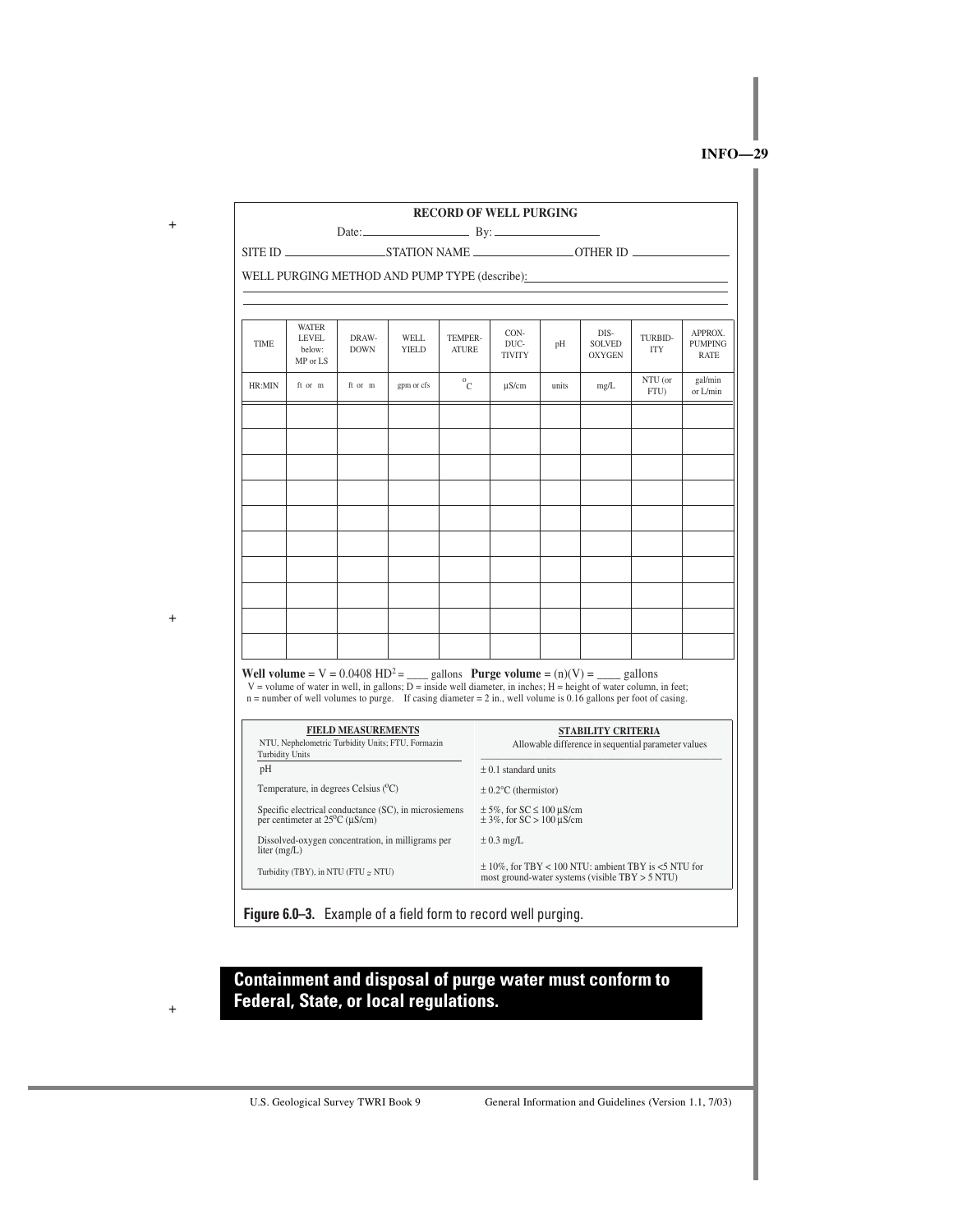# **6.0.3.B DOWNHOLE, FLOWTHROUGH-CHAMBER, AND SUBSAMPLE MEASUREMENT PROCEDURES**

+

+

+

A flowthrough-chamber system is recommended for direct field measurements (fig. 6.0–4), if samples also will be collected for chemical analysis. A downhole system is recommended if field measurements will be monitored without sampling. If samples must be bailed from the well, measure only pH and conductivity in subsamples of the bailed volume (fig. 6.0–5).

- **Downhole or flowthrough-chamber systems are required for reported values of temperature, dissolved oxygen (DO), and Eh**—Do not make these measurements in a bailed subsample or other discrete sample.
- Downhole or flowthrough-chamber systems are preferred for reported values of pH and conductivity.

A positive-displacement submersible pump is recommended for downhole and flowthrough-chamber systems. Lower a length of pipe to check that the well is free from obstructions before lowering a pump or downhole instrument in a well—this practice will prevent loss of costly equipment.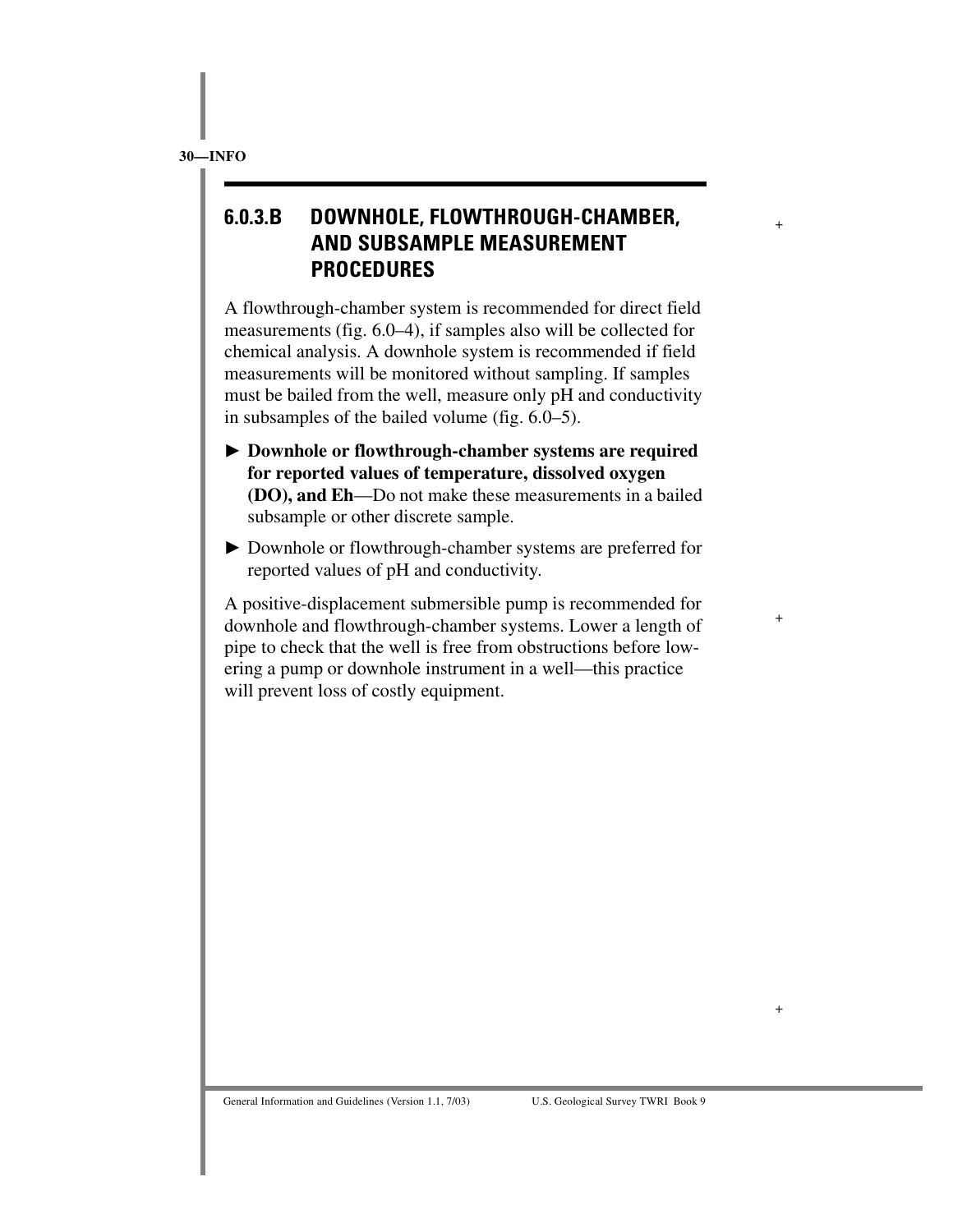#### **Downhole system**

+

+

+

A downhole system is used for in situ field measurements. Ground water should flow upward past downhole sensors in order to obtain values representative of the depth interval being sampled; therefore, a submersible pump follows the downhole instrument. Because of this constraint, the downhole method may not be practical at wells with dedicated pumps or when using multiple equipment in small-diameter wells. Figure 6.0–4 shows the steps for downhole measurement of field parameters.

- $\blacktriangleright$  The depth at which sensors are located depends on study objectives. If a sample is to represent ground water that is integrated over the screened interval, locate sensors approximately 1 ft above the screened interval in a 2-in. diameter well and just below the pump intake.
- Remove downhole sensors from the well before collecting samples for chemical analysis in order to prevent these instruments from affecting sample chemistry. Note that the process of removing these instruments and putting the pump back in the well causes disturbances that can affect the quality of samples subsequently collected for chemical analyses (Puls and others, 1991; Kearl and others, 1992; Puls and Powell, 1992).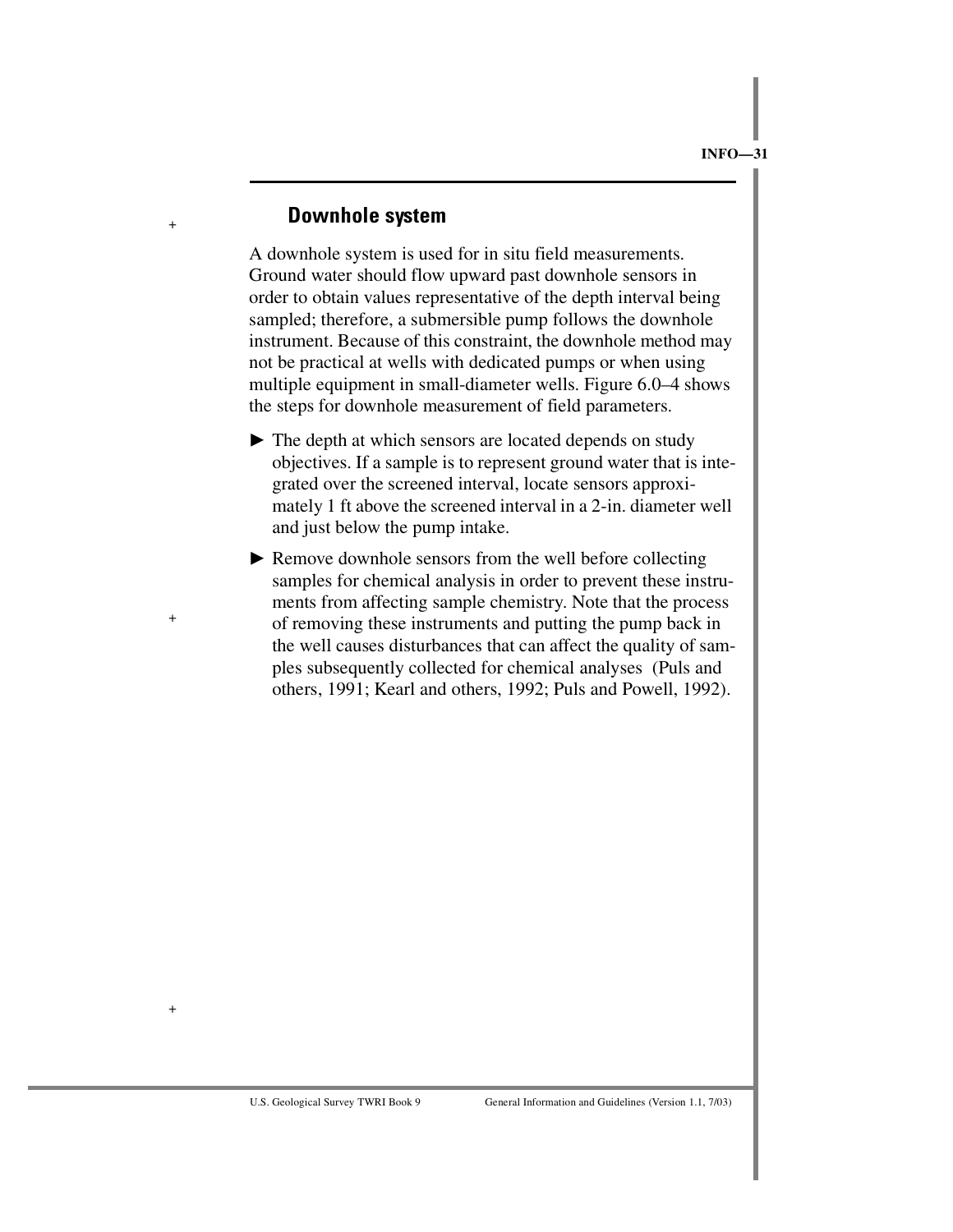# **Flowthrough-chamber system**

A flowthrough chamber is an airtight, transparent vessel with a pressure-relief valve and either (1) grommeted ports to accommodate individual sensors or (2) a multiparameter instrument. Several types of flowthrough-chamber systems are available and can be designed for a specific measurement (for example, see NFM 6.2.2 for the description of a flowthrough cell for the spectrophotometric determination of dissolved-oxygen concentration).

+

+

+

#### *When setting up a flowthrough chamber:*

- 1. Install the chamber in-line from the pump and as close to the wellhead as possible.
	- Keep the chamber, field-measurement instruments, and tubing off the ground, shaded from direct sunlight, and shielded from wind.
	- Keep the tubing as short as possible.
- 2. Install the dissolved-oxygen sensor immediately downstream from the chamber inflow, and install the pH sensor downstream from the conductivity sensor.
- 3. Turn on the pump; direct initial flow to waste to avoid introducing sediment into the chamber.
	- Adjust the flow into the chamber so that a constant stream of water is maintained at the rate required for dissolved-oxygen measurements (see NFM 6.2).
	- Correct any backpressure conditions; tilt the chamber to expel trapped air.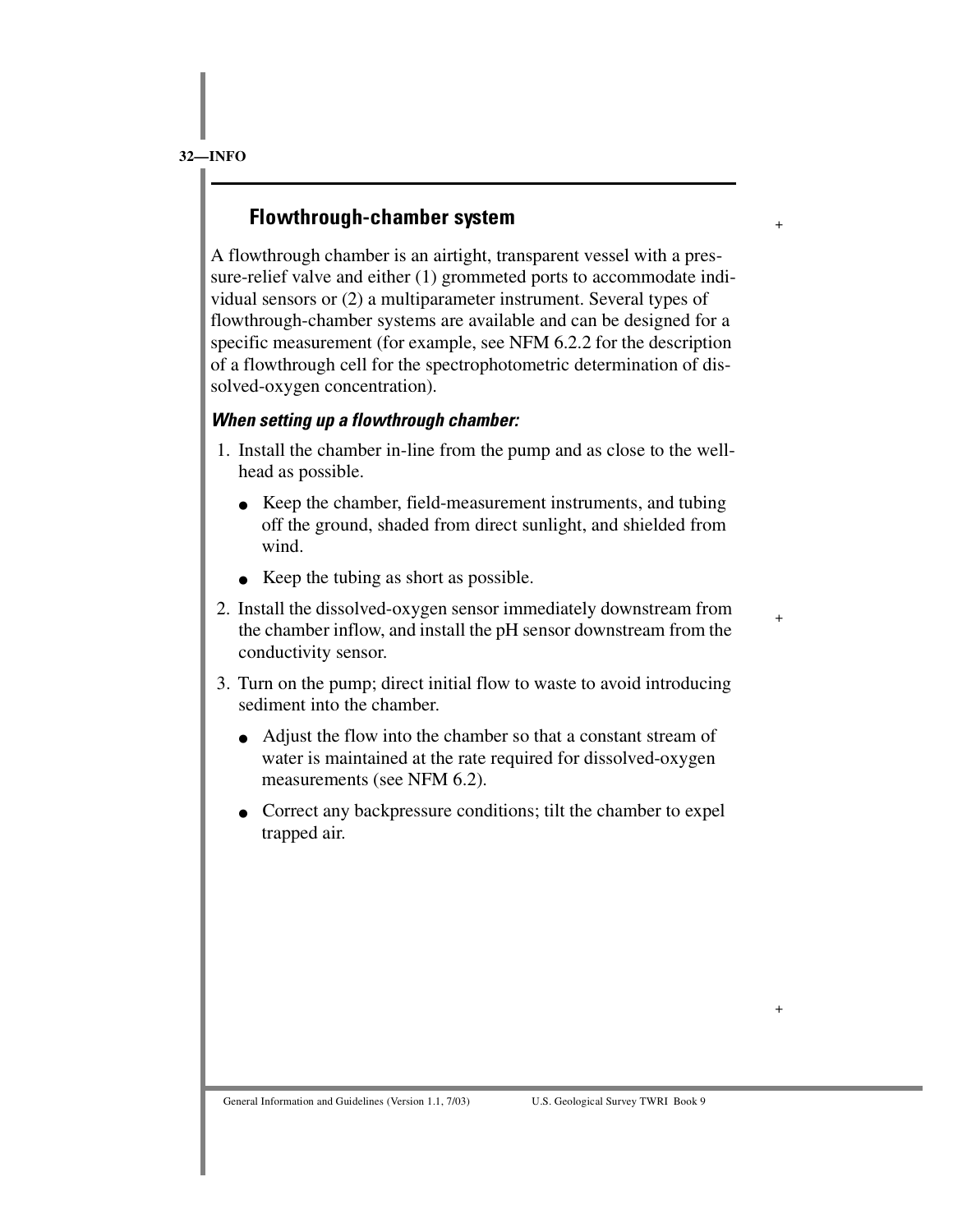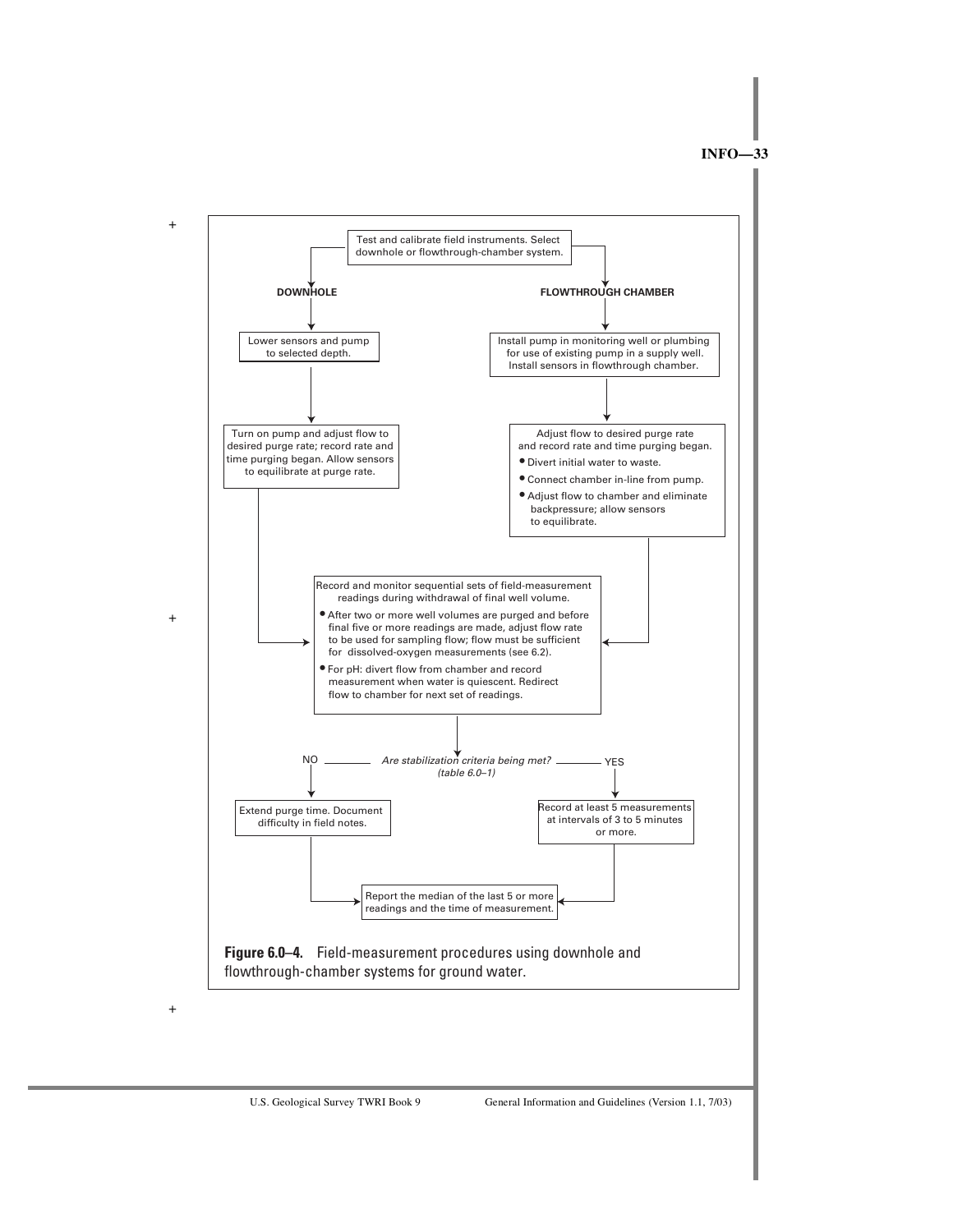### **Subsample measurement**

Subsamples or discrete samples are aliquots of sample collected from a nonpumping sampling device such as a bailer, a thief sampler, or a syringe sampler. Measurements of field parameters made in discrete or nonpumped samples are more vulnerable to bias from changes in temperature, pressure, turbidity, and concentrations of dissolved gases than measurements using a downhole or flowthrough-chamber system.

+

+

+

- Subsamples can be used for conductivity, pH, and alkalinity.
- Subsamples must not be used for reported measurements of temperature, dissolved oxygen, Eh, or turbidity.
- $\triangleright$  Subsample procedures must not be used in reducing (anoxic) waters.

Figure 6.0-5 shows the steps for measurement of field parameters on a bailed sample. If collecting a sample with a bailer, use one with a double check valve. Field rinse the sampler with sample water before using. To shield the sample from atmospheric contamination, make measurements in a collection chamber or in a glove box filled with inert gas. Indicate on field forms the sampling and measurement procedures used.